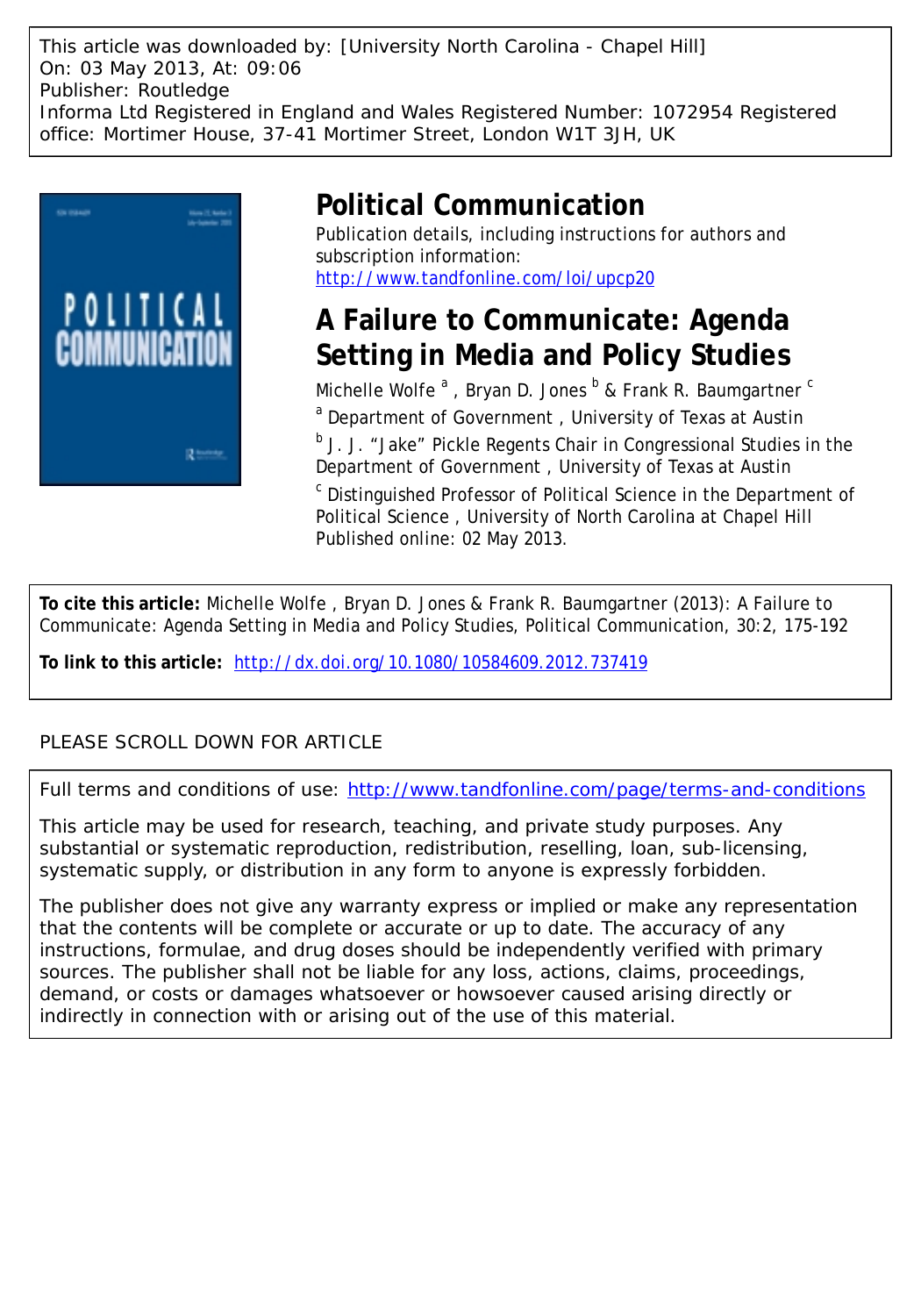*Political Communication*, 30:175–192, 2013 Copyright © Taylor & Francis Group, LLC ISSN: 1058-4609 print / 1091-7675 online DOI: 10.1080/10584609.2012.737419



### **A Failure to Communicate: Agenda Setting in Media and Policy Studies**

MICHELLE WOLFE, BRYAN D. JONES, and FRANK R. BAUMGARTNER

*In this article, we review two research programs that could benefit from a more extensive dialogue: media and policy studies of agenda setting. We focus on three key distinctions that divide these two robust research programs: the agenda(s) under investigation (public versus policymaking), the typical level of analysis (individual versus systemic), and framing effects (individual versus macro level). We map out these differences and their impacts on understanding the policy process. There is often a policy disconnect in the agenda-setting studies that emanate from the media tradition. Though interested in the effects of* political *communication, scholars from this tradition often fail to link the media to policy outcomes, policy change, or agenda change. Policy process scholars have increasingly rejected simple linear models in favor of models emphasizing complex feedback effects. This suggests a different role for the media—one of highlighting attributes in a multifaceted political reality and involvement in positive feedback cycles. Yet, political communication scholars have for the most part been insensitive to these potentials. We advocate a shared agenda centering on the role of the media in the political system from an information processing framework, emphasizing the reciprocal effects of each on the other.*

**Keywords** agenda setting, policy process, framing

*Why do governments pursue the policies that they do?* This deceptively simple question belies a labyrinth of complexity. It seems obvious, and almost everyone has a favorite answer. For many political scientists, it is public opinion, perhaps crystallized into policy proposals by political parties. For others, it is just the severity of the problem: Government has to act when things are going badly. For many critics of the political process, the media is the culprit, and there are several theories about how journalistic norms or ownership structures cause a disjunction between the problems we face and the stories we read.

Deciding what to decide—agenda formation or agenda setting—is of "central importance to any political system" (Walker, 1977, p. 423; see also Schattschneider, 1960). What issues are on the agenda, which ones are not, when and why, are the central questions that drive agenda setting in communications and policy studies. The media are integral to both,

Address correspondence to Michelle Wolfe, Department of Government, University of Texas at Austin, 1 University Station, A1800, Austin, TX 78712, USA. E-mail: wolfe.michelle.a@gmail.com

Michelle Wolfe is a doctoral candidate in the Department of Government at the University of Texas at Austin. Bryan D. Jones is J. J. "Jake" Pickle Regents Chair in Congressional Studies in the Department of Government at the University of Texas at Austin. Frank R. Baumgartner is Richard J. Richardson Distinguished Professor of Political Science in the Department of Political Science at the University of North Carolina at Chapel Hill.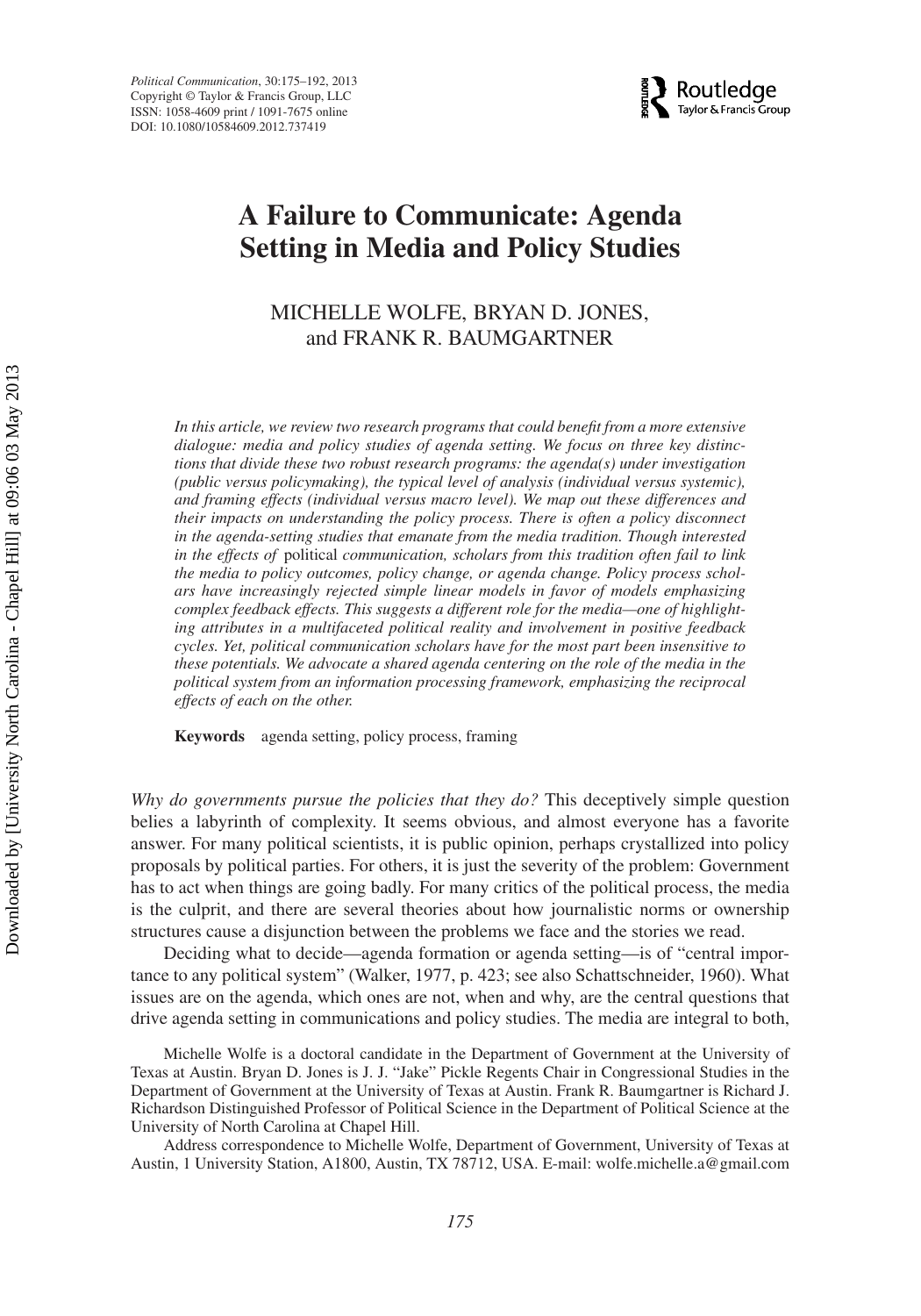yet these traditions do not communicate as much as they could or as much as they should. There is greater potential for the integration of ideas than what is evidenced by the main corpus of both literatures.

Students of political communication have devoted little time and energy in examining the policy connection of media effects. Neither have policy scholars displayed any deep understanding of the effects of the media. In the past, students of the policy process have made assumptions about the media's role that were at best naïve (and at worst wrong). For example, it was not uncommon in quantitative studies of 20 years ago for policy scholars to assume a concordance between media attention and public attention—a confusion that could have been avoided through knowledge of developments in the study of the public agenda in political communications.

In this essay, we explore this divide and suggest areas where more communication could improve research in both fields. Because we enter the discussion from the policy studies side of the divide, our remarks will of necessity focus on the potential contributions of the policy studies perspective to political communication. Nevertheless, we have tried to give justice to the political communications perspective, although some incompleteness here is unavoidable. Specifically, we focus on three primary topics: (a) elites and government agendas; (b) systems analysis, institutions, and information processing; and (c) macro-level framing effects.

At base, we argue that students of political communication ought to pay more attention to the role of the mass media in the system-level policymaking process. We argue that the collective effect of the media in highlighting aspects of political issues means that media effects are pervasive, but not likely to be captured by simple linear causal models. Moreover, policy debates and policy outputs feed back into the perceptions of the public that is, the policymaking process affects the public agenda (Erikson, Stimson, & MacKuen, 2002; Wlezien, 1995). An understanding of the public agenda cannot be complete without an appreciation of the policymaking agenda and the role of political elites in the process.

#### **The Policy Disconnect**

Studies in the political communications tradition concentrate on the public agenda, and this literature generally omits a critical link. How does one simply know that policy is influenced just because there are media effects on the public? We know a great deal about how the media affects public opinion, but we know little about how the media directly affects policy. We know even less about the linkage between the public, media, and policy. This is where political communication and policy studies have their greatest difference: Media studies for the most part concentrate on the public, whereas policy studies focus on government agendas. Yet the media has the capacity to influence both. The media and policy agendas are seldom incorporated into a single study in the political communications tradition.<sup>1</sup> Even less frequent is the examination of all three agendas simultaneously.<sup>2</sup> This has a consequence: The scholarly community most conversant with the manner in which the mass media operate is not especially interested in comparisons between the media and policy agendas.

More problematic for scholars who focus on the public agenda is work suggesting feedback effects between what government is doing and what the public thinks. Thermostatic and error correction models (Erikson et al., 2002; Wlezien, 1995) indicate that when government policy becomes more liberal, the public becomes more conservative, and vice versa. As a consequence of this work, one cannot assume a simple relationship between the media and public attitudes, because public attitudes are in part contingent on the activities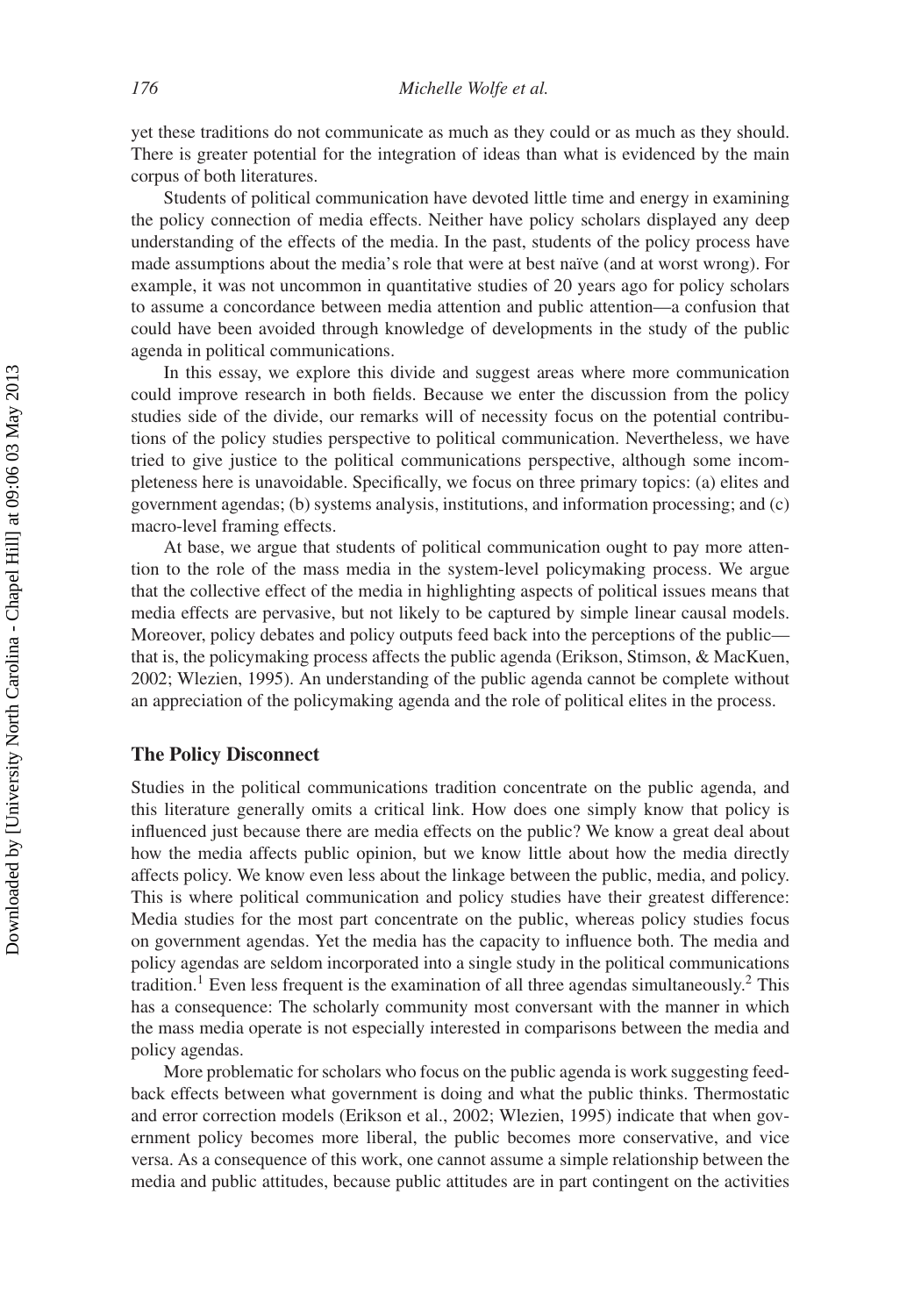of government. The policymaking agenda affects the public agenda. These models have not really explored the role of the media in this process, but this is sorely needed.

An additional disconnect has to do with the treatment of elites in communications research. Elite activity is rarely conceptualized as a system-level variable where the entire policymaking agenda is considered. Instead, elites are most often viewed as sources of information on public affairs whose messages are mediated by the media, as is the case in Bennett's (1990) indexing theory (for other examples, see Iyengar & Kinder, 1987; Zaller, 1992); government officials, such as party leaders and presidents, communicating policy goals and achievements to the public (Cook, 1989; Jacobs & Shapiro, 2000; Kernell, 1986; Sellers, 2010); or as the attitude object in election campaigns. These studies tell us a great deal about how the interaction between media and policymaking elites influences political strategy and public opinion, especially in issue areas such as foreign policy (Baum & Groeling, 2010; Entman, 2004; Manheim, 1991, 1994; Sigal, 1973). However, they tell us little about the evolution of policies or agendas.

Policy scholars, on the other hand, generally focus on what causes changes in the policy agenda and in public policy. For us, because government cannot make policy without attending, the key question becomes: *Why do some issues receive attention and others do not, and to what effect?* Of course someone has to pay attention, and in the case of policy agenda setting, that amorphous someone is composed of political actors empowered legitimately to make binding decisions on society. Policy agenda setting places emphasis on government elites in political institutions. What attracts their collective attention to one issue rather than another? Policy agenda setting is about organizing attention in an environment with competing information, interests, issues, and ideas and limited processing capacity (Jones, 2001; Jones & Baumgartner, 2005; see also May, Workman, & Jones, 2008; Workman, 2009).

The policy processes approach is anchored to the institutions of government with direct lines to nongovernmental participants that buoy policymaking. Information does not flow one way, as is the case in many public agenda-setting studies, but in multiple directions and with complex feedback into the system.<sup>3</sup> Policy scholars know a lot more about the influence of some of these participants than others. We have a greater understanding of the role of subsystems, policy communities, and interest groups in setting the agenda than we do about parties, the public, and the media. To the extent that policy scholars have examined media effects and public opinion, they tend to find complex causal interactions, with feedback effects and multiple contingencies (Carmines & Stimson, 1989; Erikson et al., 2002; Green-Pedersen & Mortensen, 2010; Jones & Wolfe, 2010; Soroka, 2002; Soroka & Wlezien, 2010; Stimson, MacKuen, & Erikson, 1995; Walgrave, Lefevere, & Nuytemans, 2009).

#### **Two Traditions: Agenda Setting for Policy and the Public**

The agenda-setting literature in political communication is robust in its depth and breadth. Policy studies have benefited from this rich tradition and would do well to engage in it more directly. But there is a major omission in most studies in the tradition of agenda setting in communications: These scholars—even the many who focus on political issues—rarely connect media effects back to policy or agenda change.

We start this section with a summary of studies in public agenda setting—that is, examinations of the role of the media in focusing the attention of the mass public on particular issues.<sup>4</sup> We then introduce some aspects of agenda setting in policy studies. The origins of agenda setting in political communication can be traced back to Lippman's (1922)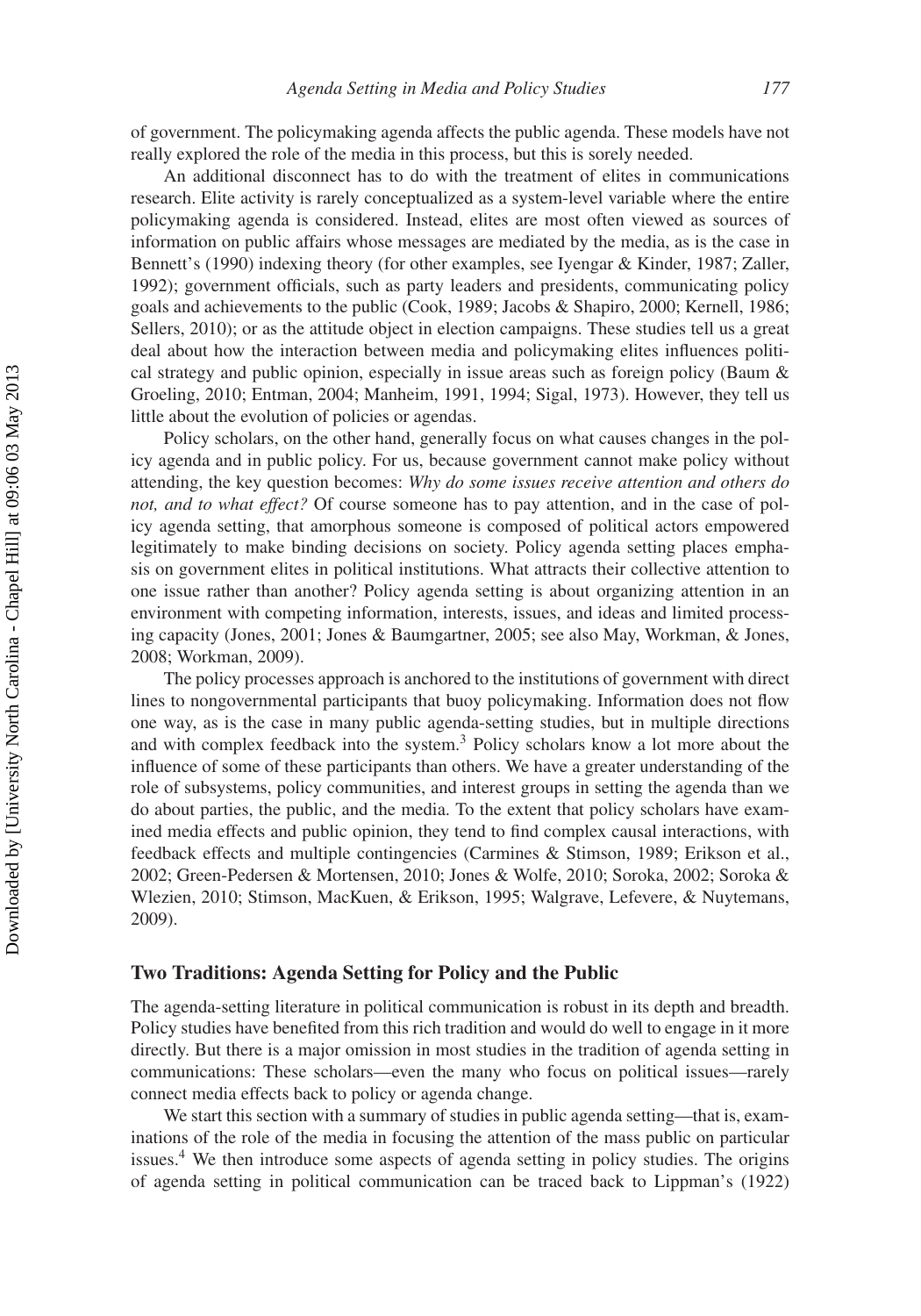observation that the news media filter reality (McCombs, 2004, p. 3). McCombs and Shaw's (1972) landmark study of the agenda-setting effects of mass communication represented a shift from work that focused on persuasion (Klapper, 1960; Lazarsfeld, Berelson, & Gaudet, 1944) to studies that focused on earlier stages of attitude formation and information acquisition (McCombs, 2004, pp. 2–4). It also represented an end to the era of the "minimal consequences" of media effects. Agenda setting in this tradition is the process by which the media transfer the salience of issues to the public. The power of the press to set the public agenda as first documented by McCombs and Shaw has been shown to be widespread (Funkhouser, 1973; Shaw & McCombs, 1977; Wanta, 1997; Weaver, Graber, McCombs, & Eyal, 1981; Winter & Eyal, 1981; see Dearing & Rogers, 1996, and McCombs, 2004, for reviews).<sup>5</sup>

Subsequent to establishing basic-level effects, agenda setting in communications developed into several distinct lines of research. In the area of psychology (see Lee & McCombs, in press, for a comprehensive review), one focus is on refining the concept of the need for orientation to better understand variation in agenda-setting effects. Much leverage has been gained by investigating the ways in which relevance and uncertainty moderate information search and perceived levels of issue salience (Evatt & Ghanem, 2001; Matthes, 2008; McCombs, 1999; McCombs & Weaver, 1985; Shaw & McCombs, 1977). Recent research documents agenda-setting effects from incidental (unintentional) exposure to media (Lee, 2009; Lee & McCombs, in press).

Attribute agenda setting, also known as the second level of agenda setting, constitutes another line in the development of the literature. By emphasizing some characteristics over others, the media can focus public attention on certain attributes of an issue or candidate (McCombs, Lopez-Escobar, & Llamas, 2000; Weaver et al., 1981) and influence how issues are understood (McCombs, 2004, pp. 86–97; McGuire, 1989). In linking basicwith second-level agenda setting, research on *compelling arguments* has shown that certain attributes can increase the salience of an issue or object (Ghanem, 1996, 1997; McCombs, 2004; McCombs & Ghanem, 2001; Scheafer, 2007). Attribute agenda setting has many commonalities with *attribute intrusion* from policy studies, as will be discussed in detail below.

One outgrowth of this research is the investigation of if, how, and why agenda setting affects attitudes and behavior (McCombs, 2004; Weaver, 2007). Though basic-level effects on behavior have been demonstrated (see McCombs, 2004, for a review), a substantial body of research focuses on a temporal extension of agenda setting, priming (Iyengar & Kinder, 1987). How the media frames an issue or object can influence how people evaluate political issues, candidates, and government officials (Iyengar, 1991; Iyengar & Kinder, 1987; Iyengar & Simon, 1993; Krosnick & Kinder, 1990; McCombs, Shaw, & Weaver, 1997; McGuire, 1989).<sup>6</sup> From basic-level effects, where the media tell people what to think *about*, the agenda-setting tradition in communications has evolved to the point where the media also influence the way people *think* (Entman, 1989; Iyengar & Kinder, 1987; McCombs, 1993; Protess et al., 1987) and *act* (McCombs, 2004, pp. 124–132).

#### **The Policy Process Perspective and the Role of the Media**

Fundamental to the policy processes approach to agenda setting is system-level analysis grounded in bounded rationality. What follows from this is an emphasis on attention limits, disproportionate information processing, positive and negative feedback, and the role of complexity. These concepts undergird our understanding of what causes both stability and change in policy outcomes and the policy agenda. In the sections that follow, we discuss the media in system-level analyses of agenda setting. We identify where the media and critical concepts in the policy processes tradition intersect to explain policy and agenda change. The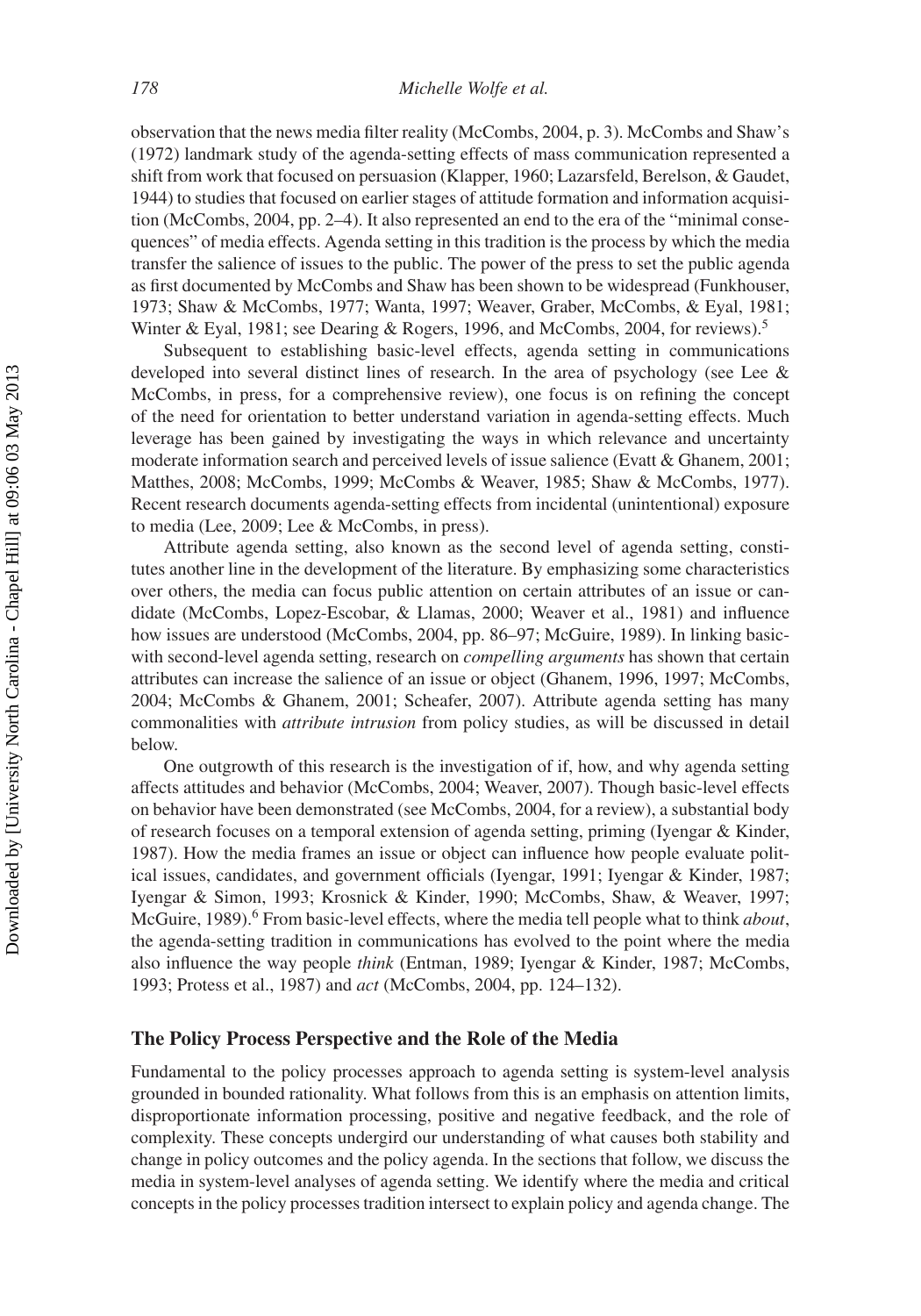dynamics of media attention are particularly relevant to questions that look into the effects of focusing events, venue shopping, attribute intrusion, and framing on agenda access and policy change.

#### *Policy Agenda Setting and the Media: A System-Level Approach*

Policy images, frames, and attributes convey information and compete for public, elite, *and* media attention. Agenda setting from the policy processes approach is fundamentally about the politics of attention and attention dynamics at the level of the political system. As a consequence of this focus on information processing, media dynamics are intimately bound up with policymaking. Because the media play an important role in the process of allocating attention (Baumgartner & Jones, 1993), the media can be understood as fundamental to an information-processing approach to policymaking (Jones & Wolfe, 2010). This is true whether or not the media helps set the policy agenda or indexes to it. It is of less importance to policy theories whether the media lead (set agendas) or lag (index) because we are not so much interested in first-movers as in trying to understand how the media contributes to feedback in the governing system.

Kingdon's (1984) admirable study of agenda setting using elite interviews dismissed the role of the media for two reasons. Kingdon's sources attributed a limited role for the media to facilitate communication within the policy communities most responsible for the generation of policy proposals. They also cited the inability of political actors, such as congressmen, to deal with the remote information of the mass media in a world of information oversupply (p. 63). Kingdon's approach overlooked the potential role of the media to focus institutional attention on one set of issues rather than another. Baumgartner and Jones (1993), on the other hand, gave a much more prominent role to the media in the agendasetting process: "Media attention sometimes precedes and sometimes follows changes in attention by government agencies. *...* Each can affect the other, reinforcing the pattern of positive feedback and punctuated equilibrium" (p. 125). How could such differences emerge between scholars studying the same processes?

Jones and Wolfe (2010) elaborated the role of the media in the more general framework, citing three mechanisms. First, the media may be less a causal factor in setting the agenda than an amplifying one. In other words, media attention can be viewed as an intervening variable: Media coverage weights information (signals) about the policy environment. Which signals are important and which ones should be ignored? The media play a role in this weighting process and help focus attention. Second, in a process similar to the priming function at the individual level, the media can help set a tone for subsequent policy action.

Third, media attention and policymaking activities can become intertwined in complex feedback systems, as apparently happened in the burst of policy activity surrounding crime and justice issues in the mid-1980s. With a rise in crime came greater media and public attention to the issue, which led to more policymaking activities. This, in turn, led to more media and public attention, in a cycle that continued even after the crime rate had ceased to increase. In a second example of this complex process, Wolfe (2012) developed a model in which media attention mediates the speed with which a bill becomes a public law. She found that high levels of media attention increased during the time from bill introduction to final passage. While media coverage influenced the speed of the policy process, it did not have a direct effect on the probability of the outcome. This is a classic interaction effect of the type we are highlighting here.

Complex systems, such as our political system, involve nonrecursive interactions and multiple feedback loops. As such, simple cause-and-effect relationships are difficult to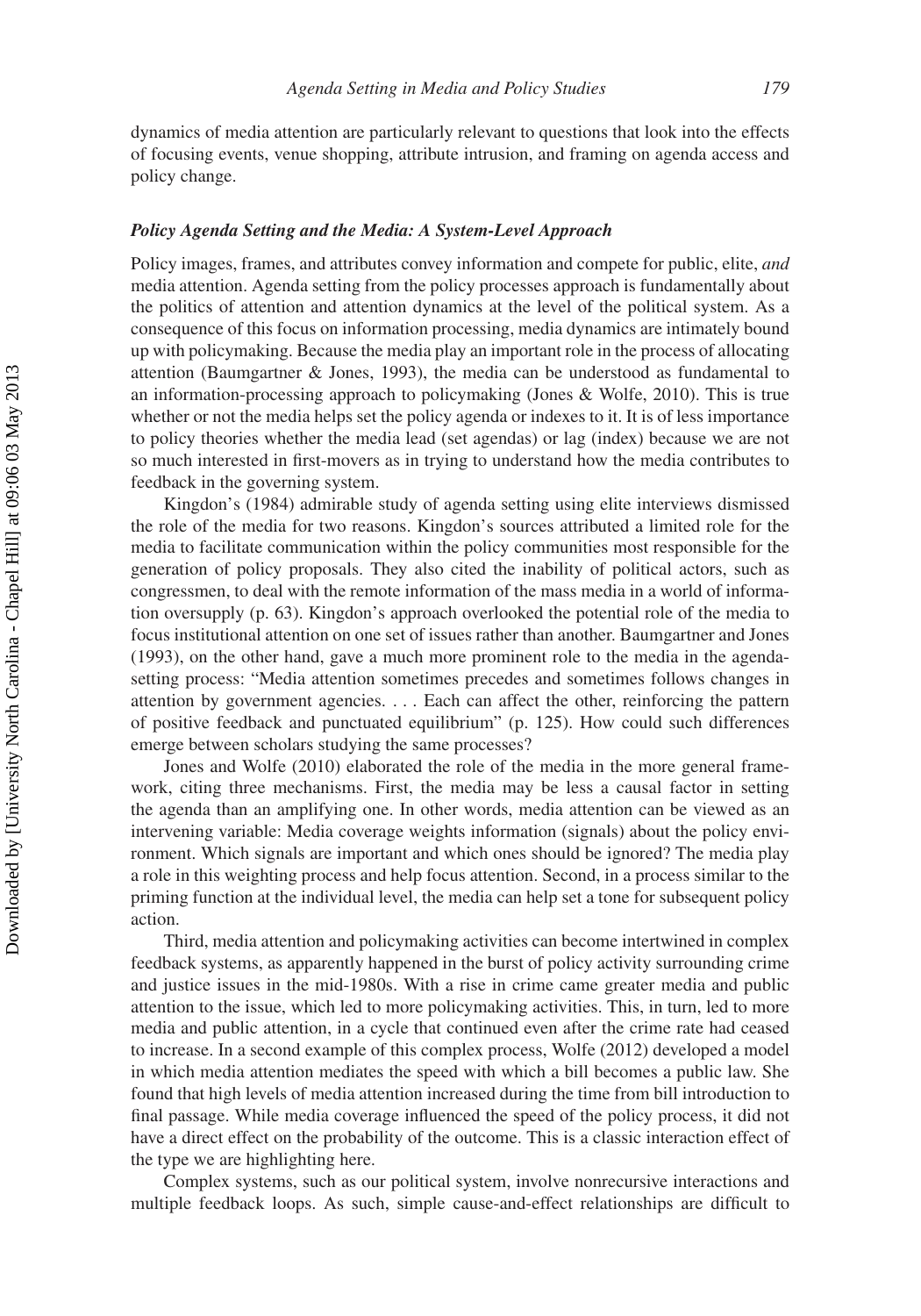establish. This should not be an excuse for walking away from interesting research questions, for thick description or for just bemoaning the failure of the media as a democratic watchdog. Macro-level outcomes cannot be assumed to be simple sums of micro-level effects. In a social setting, norms, mimicry, and threshold effects can play an important role. This is especially the case when the social setting is embedded in an institution, such as Congress and even the media, where norms and rules structure behavior.

Stochastic processes approaches, in which full distributions of observations are studied, is a growing method for examining such complexity (see, for example, Jones & Baumgartner, 2005; Jones, Sulkin, & Larsen, 2003). Complexity can also be approached by using computational models, where simulations are compared to observed outcomes (for example, Jones & Baumgartner 2005). The most important tool, however, is a simple awareness of interaction and feedback effects. Information weighted by media attention is nothing more than a straightforward interaction effect. But this gets us immediately beyond the limits of research based on correlations, contingency tables, and simple specifications of linear models.

Similarly, appreciation of the differences between positive (destabilizing) and negative (stabilizing) feedback can go a long way toward eliminating the errors associated with overly simplistic models (Baumgartner & Jones, 2002; Wolfe, 2012). To this effect, key to understanding the influence of the media in policy agenda setting is how information and institutions interact. Information—changes in indicators about conditions, problems, and policies—is continuously processed by political institutions. The limited informationprocessing capacity of these institutions distorts the reality of a political problem. Also known as *disproportionate information processing* (Jones, 2001; Jones & Baumgartner, 2005), this distortion contributes to negative and positive feedback. The contingencies of such feedback cycles are long overdue for further investigation.

The study of policy processes is a system-level approach based on complex interactions and contingent causal relations. The field exhibits a distinct lack of confidence in simple and direct flows of causation, and this shows up in case studies of particular policies as well as quantitative analyses of system-level variables. Many quantitative studies are based in stochastic process methods, where the size and timing of policy changes are more critical than the exact nature of the causal relationship (Jones et al., 2009; True, Jones, & Baumgartner, 2007). Rather than a matter of who leads whom, the media is one of several political institutions that organize attention (Jones & Baumgartner 2005; for the role of bureaucracy in organizing attention, see May et al., 2008; Workman, 2009; Workman, Jones, & Jochim, 2009).

#### *Media Attention Dynamics and Focusing Events*

Focusing events or "triggering" devices (Cobb & Elder, 1972; Downs, 1972; Kingdon, 1984; Baumgartner & Jones, 1993; Birkland, 1997, 1998) have long been tied to the issue attention cycle and policy change. Focusing events can and often do shift the attention of the media, refocusing attention to problems or issues that are either novel or were previously unattended or underattended. Increasing news coverage triggered by a focusing event can contribute positive feedback, increasing issue enthusiasm (Downs, 1972) and focusing the attention of the government and the public. This process essentially carves out agenda space (Hilgartner & Bosk, 1988). For example, media coverage of the oil spill from the Exxon Valdez provided a window of opportunity for environmental and fishing policy advocates to shift attention to their alternative problem definitions and policy solutions, which led to revising laws pertaining to oil pollution and the clean-up of oil spills (Birkland, 1997).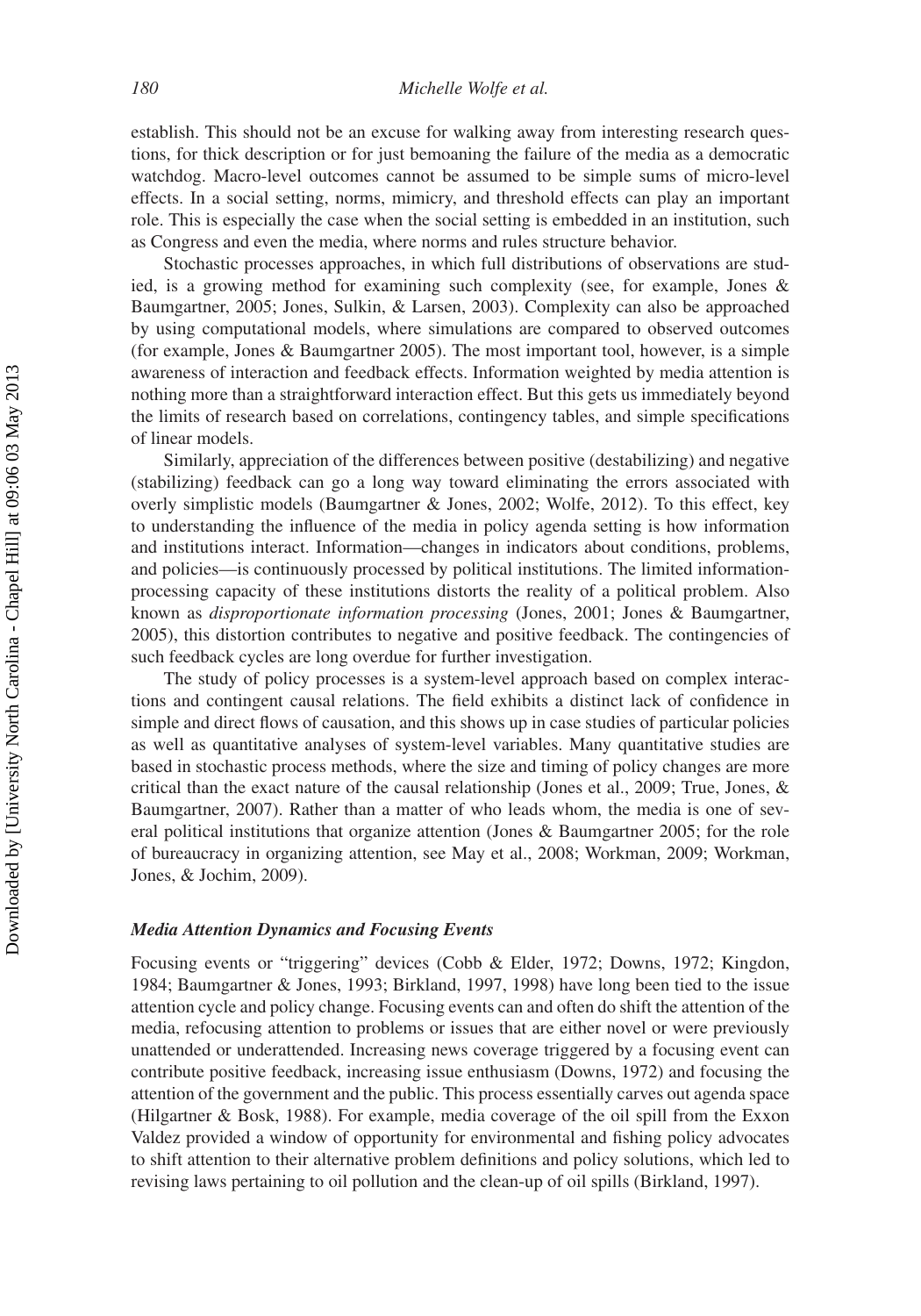But not all events are made equal. The nature of the event and the policy communities associated with the event condition the policy impact of a focusing event (Birkland, 1998). As a component of the political system defined by attention and information, media coverage of an event too conditions its impact. Coverage may be fleeting, thus hindering sustained attention by the public or government. Or coverage may be explosive and the issue type attractive enough to sustain media attention long after the problem is solved or subsides. In effect, issue attention becomes institutionalized by the media (see Green-Pederson & Wolfe, 2009, for a comparative example in governing institutions).

Events and issues can be linked and often are due to the journalistic practice of contextualization and the imperative for interpretation. Issue advocates may take advantage of the situation as an opportunity for redefinition, "helping" the media frame events as indicators of problems with current policy. The event-driven nature of the news provides issue advocates opportunities to introduce and*/*or amplify new frames or definitions to the issue agenda, especially if the focusing or triggering events are dramatic or troubling (i.e., less well understood) and in need of interpretation (Bennett & Lawrence, 1995; Lawrence, 2000, 2001; Molotch & Lester, 1974; Soroka, 2002). Focusing events can thus provide a "window of opportunity" for the strategic use of the media by issue advocates seeking policy change.

#### *The Crime Policy Ratchet and Positive Feedback*

Events generally are conceived as abrupt and salient, but they can be sustained and chronic. In such situations, we speak of indicators of underlying problems. These include unemployment and crime, among many others. In some such cases the media can participate in a positive feedback loop, which drives upward policymaking attention and outcomes very rapidly. Indeed, we have argued that the media are a critical component of an information-processing system for setting policy agendas (Jones & Wolfe, 2010).

One example is the issue of crime (Jones & Baumgartner, 2005; Jones & Wolfe, 2010). There was a general and rapid rise in the violent crime rate in the United States beginning in the late 1960s, which was highlighted by the urban disorders of the period. Media coverage of crime paralleled the rise in violent crime.<sup>7</sup> This is important, because sometimes it is forgotten that news has a basis in information, or changes in real-world conditions as in this case. As press coverage about crime spiked, so too did public attention to crime.<sup>8</sup> Congressional attention to crime increased at the same time as well.<sup>9</sup> Public concern about crime fell throughout the 1970s, as the importance of crime was displaced by economic issues. However, media and congressional attention remained relatively high. Federal spending on crime<sup>10</sup> increased in the late 1960s, peaked and stabilized for a while, then began a long sustained and dramatic rise beginning in the mid-1980s.

Media coverage was an important component of this "crime policy ratchet," but it neither constructed the crime wave nor caused the policymaking agenda to shift. Moreover, the indexing effect is not an epiphenomenon, but becomes a cause of policy itself as it feeds back into the cycle of coverage, public attention, elite focus, and policymaking commitment.

#### *Multiple Venues*

Many years ago, Redford (1969) postulated a dynamic by which policymaking took place generally in subsystems, but occasionally appealed to the macropolitical level of government for intervention. Baumgartner and Jones (1993) saw the connection between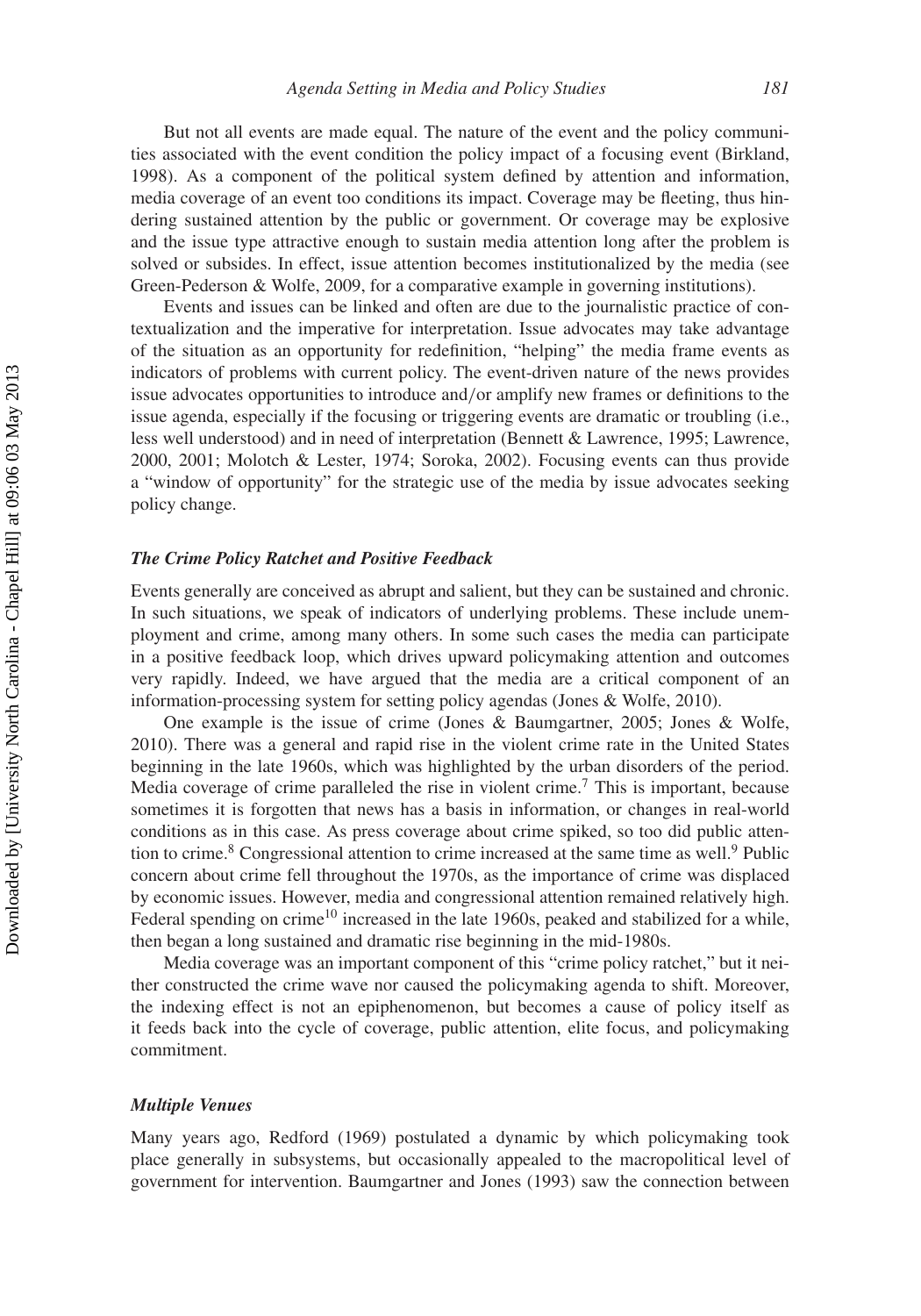this dynamic and Schattschneider's notion of conflict expansion, in which the losers in a policy fight appeal to a broader audience. They named this process punctuated equilibrium. The media can be a key player in expanding the scope of an issue by acting as an alternative venue used by issue advocates inside and outside the institutions of government to increase the salience of issues and their attributes (Baumgartner  $\&$  Jones, 1993; Cobb  $\&$ Elder, 1972; Pralle, 2003, 2006). This strategy is undertaken in order to redefine the issue on the systemic and formal agendas with the ultimate goal of changing policy in a desired direction. Issue advocates often rely on the media to mobilize public interest and aid in transforming the issue from one that is defined as a public rather than a private problem.

There are multiple policymaking venues in the United States. Examples of these include the usual suspects: the Supreme Court, Congress, and the Executive Branch. But even within Congress, each committee constitutes a policymaking venue. Policy advocates may "shop" for venues more sympathetic to their goals in seeking policy change. For example, changes in policies regarding nuclear power, pesticides, and tobacco*/*smoking can be traced to these issues expanding beyond their subsystem and onto the agenda of additional congressional committees, the courts, and the media (Baumgartner  $\&$  Jones, 1993). Federalism also makes vertical shifts in venue possible. Large-scale changes in education policy are preceded by a change in policymaking at the state and local levels to the national stage. A recent example of this is Bush's No Child Left Behind. Of course, the number of venues varies cross-nationally. Issue attention and policy change may be more likely in multiple-venue as compared to single-venue countries (see Green-Pedersen & Wolfe, 2009, for an example).

At the macropolitical level, problems are generally defined with symbols, policy images, causal stories, and narratives (Baumgartner & Jones, 1993; Edelman, 1985; Jones & Baumgartner, 2005; Kingdon, 1984; Stone, 1989, 2002). But in the specialized sphere of policy subsystems, systematic analyses often matter more. While students of the media have produced many studies of the role of the media in the symbolic, imageladen macropolitical system (Entman, 1993; Gamson & Modigiliani, 1989; Iyengar, 1991; Iyengar & Kinder, 1987; Molotch & Lester, 1974), they seem to have produced few studies of the role of the specialized media in marshaling analyses and communicating them among members of a specialized policy community.

It is not always the mass media that are critical. Disadvantaged interests do not always lose in policy subsystems (Sabatier & Jenkins-Smith, 1993). Sometimes specialized media can mobilize policy communities, resulting in access to the relevant policy subsystem either directly or as a link to mass media. An example of this is Nelson's (1986) *Making an Issue of Child Abuse,* where she attributes the redefinition of child abuse from a private to a public problem in need of government intervention to the utilization by policy entrepreneurs of specialized (medical journals) and mass media.

#### *Dynamics of Attribute Processing and Problem Definition*

Much of the literature on decision making in political institutions has been conducted within a spatial framework. In a multidimensional space, two sets of points are postulated: the ideal points of the decision makers and the location of the policy choices. The distance between the decision maker and the policy choice is negatively related to the potential utility derived from that policy (Enelow & Hinich, 1984). Usually this space has been seen as a fixed, invariant space. However, Riker's (1986) heresthetics emphasized the role of the introduction of new issues into the choice space by strategic actors. The shift of a choice space from one that is unidimensional—which limits strategy and requires convergence to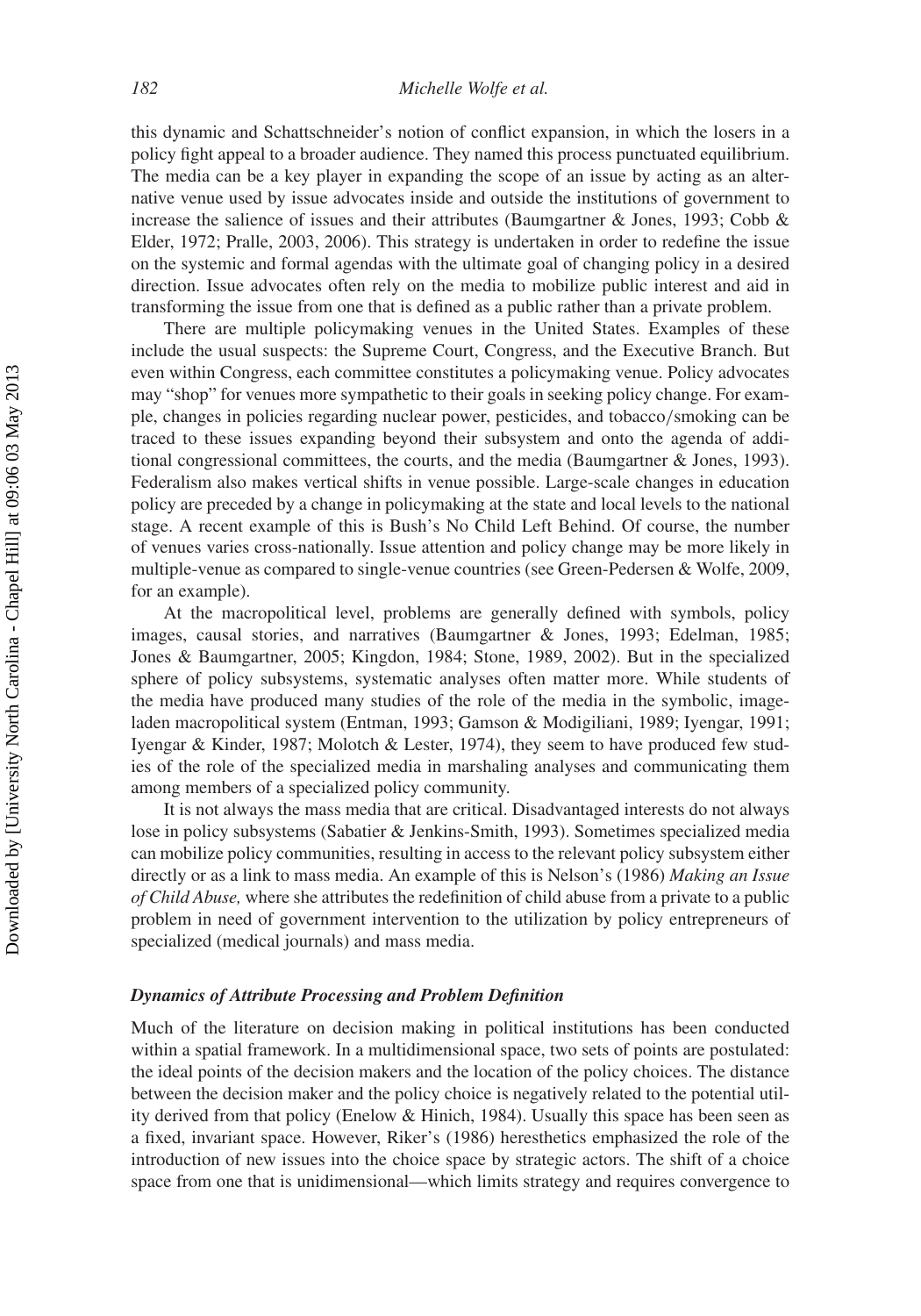the median vote—to a multidimensional one introduces uncertainty in the choice space. This shift provides political entrepreneurs the opportunity to change the course of policy.

Riker was thinking about such formal decision-making bodies as legislatures or committees, but it seems clear that such processes also take place in larger collectives in which voting rules are not so clear. Indeed, the problem-definition process may be shown to be analogous. Jones (1994b) postulated two separate spaces: a choice space, comprised of the set of issues before a legislative body, and the attribute space, which allowed for multidimensional understandings of issues. For example, we have seen how an infrastructure development project within an economic stimulus package can be seen as critical to promoting economic demand and building the base for future economic activity on the one hand, or as wasteful government spending on the other. Because the problem-definition process is dynamic, Jones postulated that the weights on these attributes would vary, and perhaps shift rapidly, over time.

The policy approach to agenda setting emphasizes the process and politics of problem definition (Baumgartner & Jones, 1993; Kingdon, 1984; Rochefort & Cobb, 1993, 1994; Schneider & Ingram, 1993; Stone, 1989, 2002). But how does this happen, and what is the role of the media? The content of public policy news usually comes from government sources (Gans, 1979; Sigal, 1973), and the media tend to index coverage to elite conflict (Bennett, 1990; but see Althaus, 2003). However, the content that appears in newspaper stories and television news is filtered, not necessarily for what is relevant (Lippman, 1922) but for what is interesting (Linsky, 1986).

We know that media frames affect individuals, but we do not know much about the collective aggregation of media frames to mass publics and how this affects policymaking. Moreover, few have studied the macropolitical effects of these frames on the problems that government addresses. By highlighting some attributes and underweighting others, the media can limit the bounds of what makes up the set of feasible alternative solutions to a policy problem. Much of the problem-definition process involves shifting the weights of the attributes that structure a policy problem (Jones, 1994b).

The policy process tradition underscores the importance of *changes* in issues—their corresponding images and ideas—to explain how the policy agenda is set and how it evolves. How do the media matter in changing or transforming policies? Changes in policy images, especially from positive to negative, can lead to policy change. Nuclear power is a classic example. At first, policies in this issue area were made in subsystems, as the idea of nuclear power was imbued with positive images of economic growth and prosperity. Nuclear power appeared on the macropolitical agenda and was severely limited when concern over health risks and environmental disasters transformed the issue into one with a negative image (Baumgartner & Jones, 1993; Gamson & Modigliani, 1989).

Jones and Baumgartner (2005) examined what they termed an *issue intrusion process* by which a previously well-understood policy space is disrupted. The policy space is disrupted not by the strategic manipulation of actors, as Riker described, but by new (or previously unattended) information. This occurs because the process of decision making involves interpretation of the problem space (Jones, 2001; Newell & Simon, 1972), and this can be modeled as a set of weights on a multi-attribute space. The issue intrusion process involves a dynamic on the weights—the weights change as the issue is understood in a different way (Jones, 1994b). An implication of the policy process approach is that the media should have a major role in affecting the interpretation of the problem space through the device of highlighting attributes.

Contingent on the characteristics of an issue (will it capture and sustain an audience?), the media may run stories that either commence or increase coverage of an issue and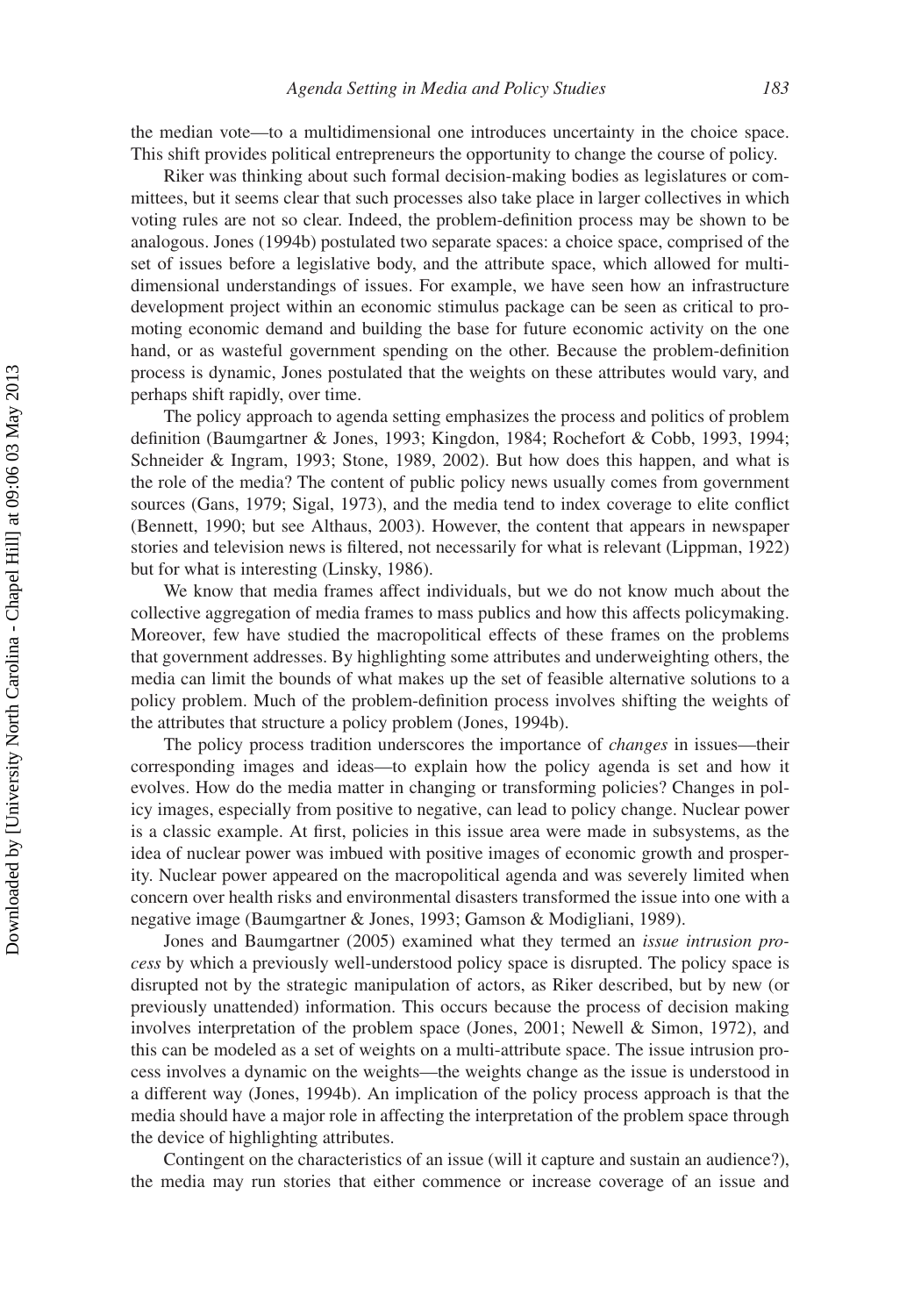incorporate particular frames from issue advocates that are distinct from entrenched subsystems. In the name of fair and balanced coverage, the news may involve competing frames (Gamson, 1989; Entman, 2004). What then determines the winning frame? Nothing, a priori: Not only is the media a venue utilized by strategic actors, it is also but one component with multiple functions in our complex and dynamic political system. The media influences and is influenced by inputs and outputs from the policy process.

The media surely has very little influence on what members of Congress, the president, or agency officials *think*; that is, the media should not be thought to alter the preferences of elites in governing positions. However, the media has a large role in pointing policymakers to what they should be paying attention to. The actions of the media can alter items on the agenda by shifting attention to consideration of a new attribute or policy problem. The media may not change policymakers' minds, but it can change their focus (Jones, 1994a; Jones & Baumgartner, 2005) and keep them focused on a problem or on a particular solution.

#### *Why Framing Matters*

One of the most important distinctions between the communications and policy approaches to the study of media effects, as well as one where much would be gained if these studies could be better integrated, has to do with framing effects. Where individual political attitudes are the dependent variable, communications scholars and political scientists alike use experimental designs to show the "not so minimal" effects of exposure to news stories. This literature is legion and is perhaps the single area where media scholars and political scientists overlap to a significant degree (see, for example, Berinsky & Kinder, 2006; Gilliam & Iyengar, 2000; Nelson, Clawson, & Oxley, 1997; Nelson, Oxley, & Clawson, 1997). Both sets of scholars are interested in fundamentally similar questions: how framing matters. Whereas one focuses on the impact on individual cognition, usually at the mass level, the other focuses on system-level or elite effects. Both are concerned with what causes attention to shift from topic to topic or from frame to frame.

Within the policy studies tradition, attention is much less likely to focus on the development of individual attitudes, partly because of the elite rather than mass focus of this literature. Kingdon (1984) based his study of Washington agenda setting on interviews with policymaking elites in two policy domains and found little impact of newspapers in determining the policy priorities of those he interviewed. This may be because of the powerful indexing role of the media and the fact that Kingdon's respondents were just as likely to be the source as the target of newspaper or TV stories.

In any case, if the media are indexing or following what is going on among government officials, those officials may not see them as playing an important role. On the other hand, if the media were not to cover an important issue, public opinion could scarcely be mobilized around it. So, it is hard to square Kingdon's "minimal effects" finding with what we know of the linkages between elite and mass publics. Miller and Stokes's (1963) classic article on mass-elite linkages, based on interviews with members of Congress and samples of their constituents, suggested an important role for issue salience in determining the degree of correspondence between mass preferences and elite behaviors. Still, there are few studies assessing the impact of media framing on elites, in contrast to the standard approach at the level of the mass public.

Chong and Druckman have researched the conditions leading to successful and unsuccessful framing effects. Certain authoritative government officials are seen as credible sources, whereas others are not. Certain newspapers have greater legitimacy than others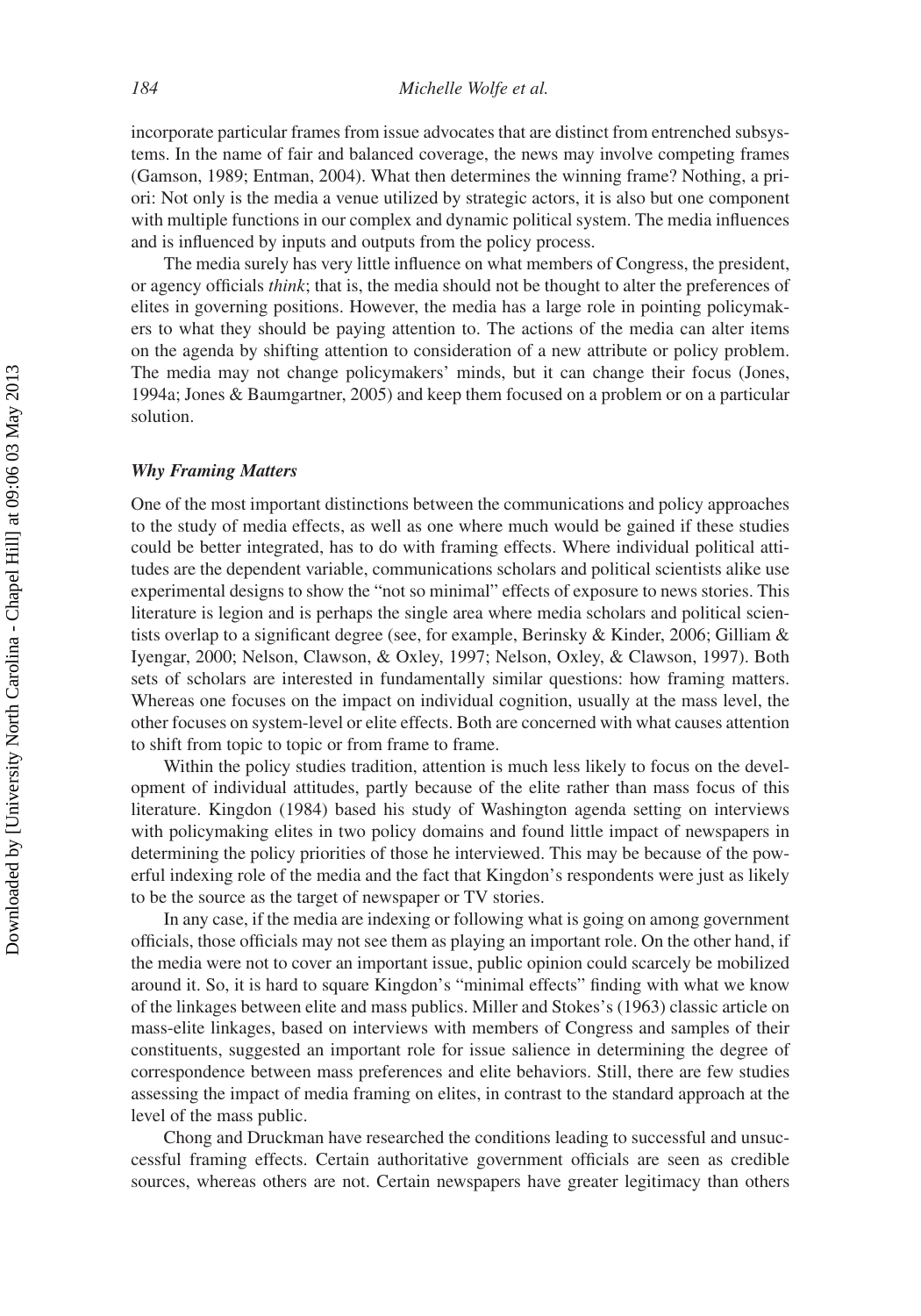(Chong & Druckman, 2007a, 2007b; Druckman 2001a, 2001b, 2004; Druckman & Nelson, 2004). Of course, partisan bias and preconceptions make individuals more susceptible to certain new information and resistant to other new arguments, facts, or frames. In psychology this is referred to as "motivated reasoning," and many scholars have found that individuals are unwilling to accept information that challenges or disconfirms established beliefs (Kuklinski, Quirk, Jerit, Schweider, & Rich, 2000; Kunda, 1990; Lodge & Taber, 2000; Lord, Ross, & Lepper, 1979; Taber & Lodge, 2006; Zaller, 1992). These studies all suggest that we should not assume framing effects, whether from media or other sources, will have the same effect in all situations. Media and policy scholars have considerable work to do in understanding these interactions.

The predominant approach to the study of media effects in the public policy tradition is to trace levels of attention in the media to a given issue over time, assessing how shifts in media salience interact with access to the political agenda. Baumgartner and Jones (1993) traced numerous policies over several decades using very simple methods to count the number of stories in such publications as the *Readers' Guide to Periodical Literature* or the *New York Times Index*. Large-scale shifts in levels of media attention corresponded not only to shifts in levels of government attention, but also tended to be associated with changing policy frames. The linkage between agenda setting and issue definition has been seen as a fundamental question since Schattschneider's (1960) assessment that political "losers" would want to push an issue to a wider and wider audience, requiring that they reframe the issue in order to attract a broader audience. Media coverage of the conflict associated with a policy dispute feeds into the process linking salience, issue definition, agenda setting, and policy change.

More recent policy-focused studies of issue definition and framing have found that large communities of policy experts in Washington limit the elasticity of frames. Policy experts are familiar with various possible arguments and often share broad assumptions about how the issue is currently understood (Baumgartner, Berry, Hojnacki, Kimball, & Leech, 2009). Combined with the individual-level studies referenced above about the resistance of individuals to new frames that challenge their established beliefs, these findings suggest that it may be quite difficult to reframe issues, especially as compared to what might be assumed from a simple reading of Riker's (1986) work on heresthetics.

At the same time, as Baumgartner and Jones (1993) showed, issues do regularly get reframed at the macro level. In a detailed analysis of 50 years of media coverage of capital punishment, Baumgartner, De Boef, and Boydstun (2008) showed not only the rise of a new "innocence" frame in the 1990s, but indeed a series of arguments coming and going throughout the history of modern discussion of capital punishment. With so much complexity in most policy debates, it is not surprising that a single frame or focus of attention cannot remain dominant over many decades. However, to suggest that change is inevitable is not to say that any single political or media actor can create those shifts in popular understandings of what the issue is about (see Baumgartner  $\&$  Mahoney, 2008, for more discussion of the linkages between individual- and system-level analyses of frames in the policy process).

#### **The Media in an Information-Processing Approach to Agenda Setting**

We have argued in this article that the two traditions of agenda setting differ in such a manner as to make communication between the perspectives difficult—to the detriment of both. Political communication studies tend to focus on the effects of the media on the public; media is viewed as an independent variable. One of the potential effects of the media is to change the policymaking agenda. Policy process scholars ask questions about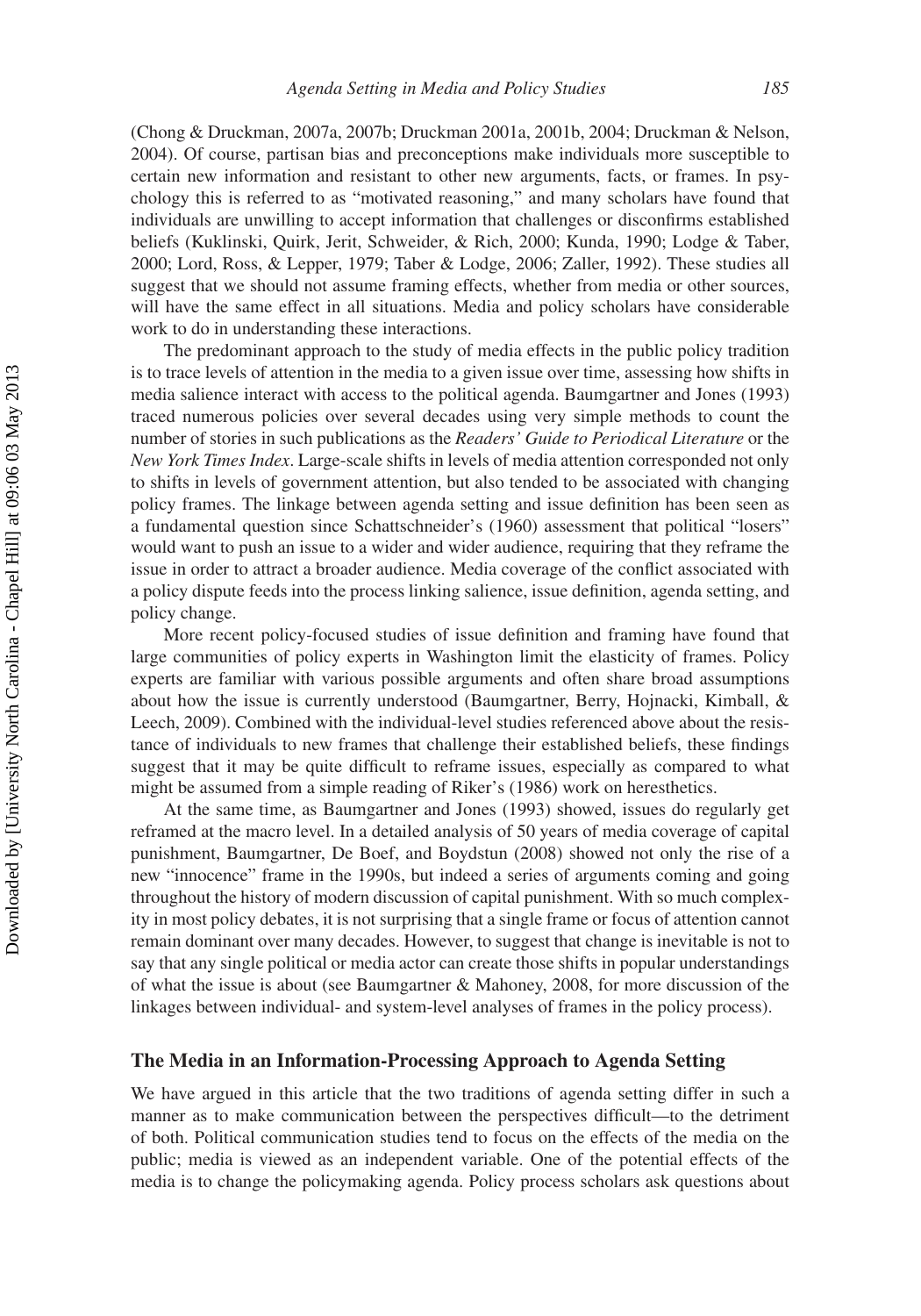the causes of policy; one of those causes is the media. Agenda-setting studies in political communication often neglect to link media effects to policy or agenda change.

Both approaches suffer from an effort to isolate processes that are integrally related to each other. Rather than looking for lead*/*lag effects and expecting to generate a theory of "who leads whom," scholars on both sides of the divide would do better to integrate their approaches. Policy process scholars have increasingly rejected simple linear models in favor of models emphasizing complex feedback effects. This suggests a different role for the media—one of highlighting attributes in a multifaceted political reality and involvement in positive feedback cycles.

Yet, policy process scholars have for the most part been insensitive to these potentials. Changes in images, attributes, focusing events, indicators, issue definitions, or policy alternatives are all signals that aid in detecting, categorizing, and prioritizing policy-relevant information and are fundamental to understanding the agenda-setting process in government. And yet we cannot understand how governments will do so without knowing how the media will. Similarly, it is difficult to imagine a complete theory of media agenda setting that ignores the actions of government officials, given their privileged access to the press.

An approach that focuses on evaluating the media's role in how political institutions process information will aid in lessening the media-policy disconnect. The media agenda is simultaneously an input and an output of the political system. In terms common in political communication, news both sets the policymaking agenda and indexes it. Increases in coverage of problems and issues may contribute to a positive feedback cycle resulting in relatively large adjustments to the system (i.e., policy change). Highlighting one interpretation of a problem at the expense of others can help foster such positive feedback cycles, such as the crime ratchet we described above. On the other hand, decreases or lack of media attention to problems and issues may be a factor in negative feedback, small adjustments, and incremental policy change or no change at all.

Creating linkages between the micro and macro level and between the media-as-cause and media-as-effect approaches to the study of media effects, framing, and public policy are tall orders. But with greater integration of these research questions, we hope that a new generation of scholars will naturally gravitate to integrate two fields that for too long have developed in parallel rather than in tandem.

#### **Notes**

1. Exceptions to this include Altheide (1991), Gilliam, Iyengar, Simon, and Wright (1996), Cook et al. (1983), Protess et al. (1987), and Wanta, Stephenson, Turk, and McCombs (1989).

2. But see Gonzenbach (1996), Entman (2004), Dearing and Rogers (1996), and Cook et al. (1983) for work in political communication analyzing issue attention in the government, media, and the public.

3. But see Behr and Iyengar (1985), Cook et al. (1983), Gonzenbach (1996), and Entman (2004) for qualitative and quantitative examples of multidirectional agenda setting in political communication.

4. The organization of this review is guided by the format of McCombs's (2004) and Lee and McCombs's (in press) much more lengthy discussion of the development of agenda-setting research in communications. Rather than providing a detailed review of agenda setting, our intention is to acknowledge the several paths in which agenda setting has progressed. While priming and framing are sometimes coupled as outgrowths in some way or another of agenda setting, we reserve our discussion of the framing literature in communications to a subsequent section where it is explicitly compared to framing from the policy studies perspective.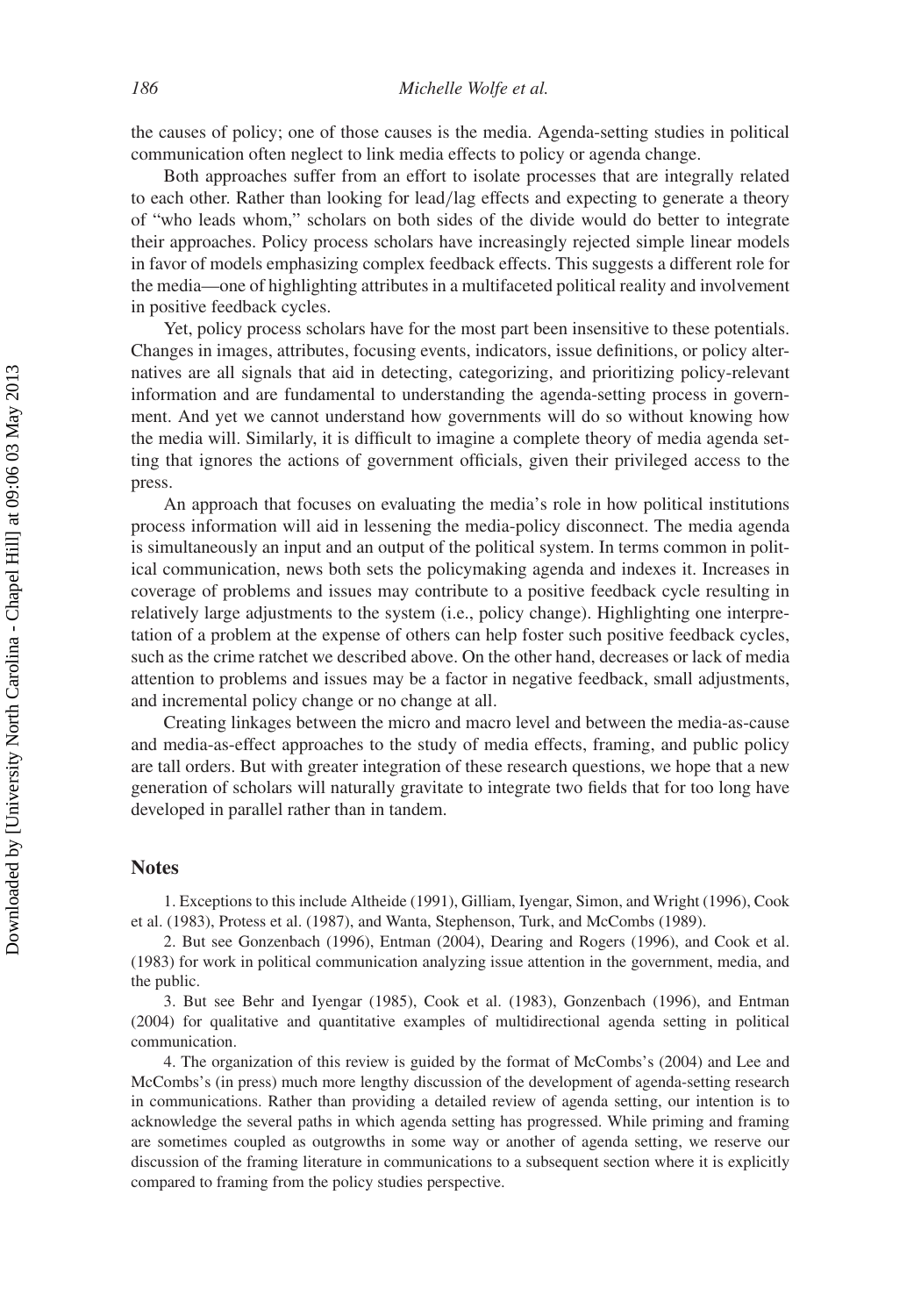5. Media exposure can also reinforce existing attitudes and opinions. See Bennett and Iyengar (2008, 2010) for a recent discussion of the increasing endogeneity of media exposure.

6. There is much less consensus in the communications literature on the definition and consequences of media frames and the relationship between agenda setting and framing than that of the link between priming and agenda setting. For example, McCombs and Ghanem (2001) and McCombs (2004) argue that framing converges with attribute agenda setting when frames are defined in such a way that they organize or "bundle" sets of attributes that describe an object; however, a frame is a concept, whereas attribute agenda setting is a theory (McCombs, 2004, p. 87). See Iyengar and Simon (1993), Weaver (2007), Scheufele and Tewksbury (2007), and McCombs (2004) for overviews of agenda setting, framing, and priming; Chong and Druckman (2007b) on framing and priming; and Kinder (2007) and Entman (1993) primarily on framing. Agenda setting and priming are processes based on the accessibility of attitudes (Scheufele, 2000; see also Scheufele & Tewsbury, 2007), in which levels of salience play a moderating role in activating the information that contributes to attitude strength and direction (McCombs, 2004; Weaver, 1991; Iyengar & Kinder, 1987).

7. Indeed, coverage led the rise in crime. This could have been a consequence of differences in the local and national crime rates. Media coverage measured using the *New York Times Index* series from the Policy Agendas Project (www.policyagendas.org).

8. Measured by Gallup's Most Important Problem series from the Policy Agendas Project (www. policyagendas.org).

9. Measured using the congressional hearings series from the Policy Agendas Project (www. policyagendas.org).

10. Measured using the U.S. budget series from the Policy Agendas Project (www. policyagendas.org).

#### **References**

- Althaus, S. L. (2003). When news norms collide, follow the lead: New evidence for press independence. *Political Communication*, *20*, 381–414.
- Altheide, D. L. (1991). The impact of television news formats on social policy. *Journal of Broadcasting & Electronic Media*, *35*, 3–21.
- Baum, M., & Groeling, T. J. (2010). *War stories: The causes and consequences of public views of war*. Princeton, NJ: Princeton University Press.
- Baumgartner, F. R., Berry, J. M., Hojnacki, M., Kimball, D. C., & Leech, B. L. (2009). *Lobbying and policy change: Who wins, who loses, and why*. Chicago, IL: University of Chicago Press.
- Baumgartner, F. R., De Boef, S. L., & Boydstun, A. E. (2008). *The decline of the death penalty and the discovery of innocence*. New York, NY: Cambridge University Press.
- Baumgartner, F. R., & Jones, B. D. (1993). *Agendas and instability in American politics*. Chicago, IL: University of Chicago Press.
- Baumgartner, F. R., & Jones, B. D. (Eds.). (2002). *Policy dynamics*. Chicago, IL: University of Chicago Press.
- Baumgartner, F. R., & Mahoney, C. (2008). The two faces of framing: Individual-level framing and collective issue definition in the EU. *European Union Politics*, *9*, 435–449.
- Behr, R. L., & Iyengar, S. (1985). Television news, real-world cues, and changes in the public agenda. *Public Opinion Quarterly*, *49*, 38–57.
- Bennett, W. L. (1990). Toward a theory of press-state relations in the United States. *Political Communication*, *40*, 103–125.
- Bennett, W. L., & Iyengar, S. (2008). A new era of minimal effects? The changing foundations of political communication. *Journal of Communication*, *58*, 707–731.
- Bennett, W. L., & Iyengar, S. (2010). The shifting foundations of political communication: Responding to a defense of the media effects paradigm. *Journal of Communication*, *60*, 35–39.
- Bennett, W. L., & Lawrence, R. G. (1995). News icons and the mainstreaming of social change. *Journal of Communication*, *45*, 20–39.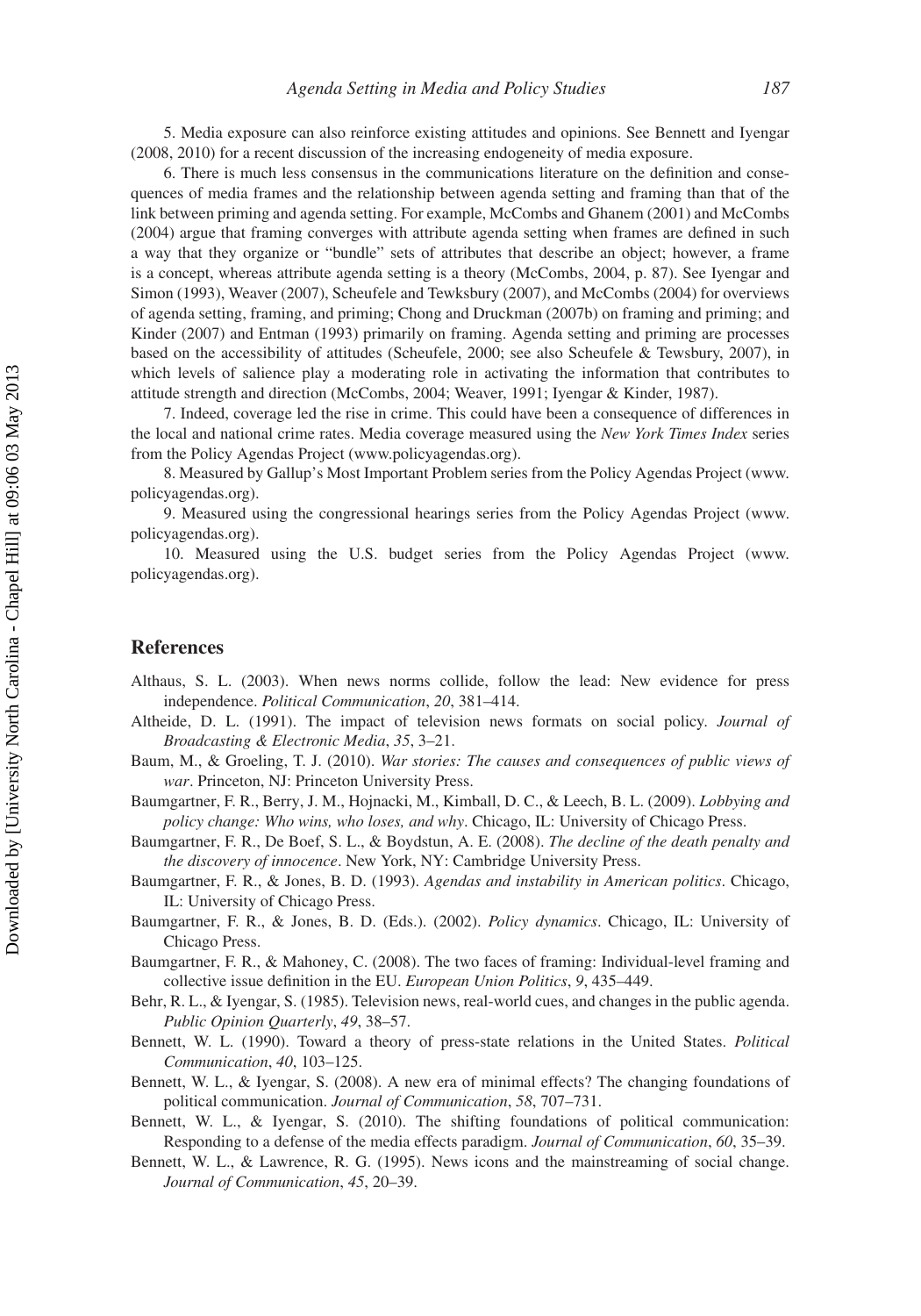- Berinsky, A. J., & Kinder, D. R. (2006). Making sense of issues through media frames: Understanding the Kosovo crisis. *Journal of Politics*, *68*, 640–656.
- Birkland, T. A. (1997). *After disaster: Agenda setting, public policy and focusing events*. Washington, DC: Georgetown University Press.
- Birkland, T. A. (1998). Focusing events, mobilization and agenda setting. *Journal of Public Policy*, *18*, 53–74.
- Carmines, E., & Stimson, J. A. (1989). *Issue evolution: Race and the transformation of American politics*. Princeton, NJ: Princeton University Press.
- Chong, D., & Druckman, J. N. (2007a). Framing public opinion in competitive democracies. *American Political Science Review*, *101*, 637–655.
- Chong, D., & Druckman, J. N. (2007b). Framing theory. *Annual Review of Political Science*, *10*, 103–126.
- Cobb, R. W., & Elder, C. D. (1972). *Participation in American politics: The dynamics of agenda building* (2nd ed.). Boston, MA: Allyn & Bacon.
- Cohen, B. (1963). *The press and foreign policy*. Princeton, NJ: Princeton University Press.
- Cook, F. L., Tyler, T. R., Goetz, E. G., Gordon, M. T., Protess, D., Leff, D. R., Molotch, H. L. (1983). Media and agenda setting: Effects on the public, interest group leaders, policy makers, and policy. *Public Opinion Quarterly*, *47*, 16–35.
- Cook, T. (1989). *Making laws and making news: Media strategies in the U.S. House of Representatives*. Washington, DC: Brookings Institution.
- Dearing, J. W., & Rogers, E. M. (1996). *Agenda-setting*. Thousand Oaks, CA: Sage.
- Downs, A. (1972). Up and down with ecology: The issue attention cycle. *Public Interest*, *28*, 28–50.
- Druckman, J. N. (2001a). On the limits of framing effects: Who can frame? *Journal of Politics*, *63*, 1041–1066.
- Druckman, J. N. (2001b). The implication of framing effects for citizen competence. *Political Behavior*, *23*, 225–256.
- Druckman, J. N. (2004). Political preference formation: Competition, deliberation, and the (ir)relevance of framing effects. *American Political Science Review*, *98*, 761–786.
- Edelman, M. J. (1985). *The symbolic uses of politics*. Urbana: University of Illinois Press.
- Enelow, J. M., & Hinich, M. J. (1984). *The spatial theory of voting: An introduction*. New York, NY: Cambridge University Press.
- Entman, R. M. (1989). How the media affect what people think: An information processing approach. *Journal of Politics*, *51*, 347–370.
- Entman, R. M. (1993). Framing: Toward a clarification of a fractured paradigm. *Journal of Communication*, *43*, 51–58.
- Entman, R. M. (2004). *Projections of power: Framing news, public opinion, and US foreign policy*. Chicago, IL: University of Chicago Press.
- Erikson, R. S., Stimson, J. A., & MacKuen, M. (2002). *The macro polity*. New York, NY: Cambridge University Press.
- Evatt, D., & Ghanem, S. I. (2001, September). *Building a scale to measure salience*. Paper presented at the World Association of Public Opinion Research annual conference, Rome, Italy.
- Funkhouser, G. R. (1973). The issues of the sixties: An exploratory study in the dynamics of public opinion. *Public Opinion Quarterly*, *37*, 62–75.
- Gamson, W. A. (1989). News as framing. *American Behavioral Scientist*, *33*, 157–161.
- Gamson, W. A., & Modigliani, A. (1989). Media discourse and public opinion on nuclear power: A constructionist approach. *American Journal of Sociology*, *95*, 1–37.
- Gans, H. J. (1979). *Deciding what's news*. New York, NY: Pantheon Books.
- Ghanem, S. (1996). *Media coverage of crime and public opinion: An exploration of the second level of agenda setting*. Unpublished doctoral dissertation, University of Texas, Austin.
- Ghanem, S. (1997). Filling the tapestry: The second level of agenda setting. In M. E. McCombs, D. L. Shaw, & D. Weaver (Eds.), *Communication and democracy* (pp. 3–14). Mahwah, NJ: Erlbaum.
- Gilliam, F. D., Jr., & Iyengar, S. (2000). Prime suspects: The influence of local television news on the viewing public. *American Journal of Political Science*, *44*, 560–573.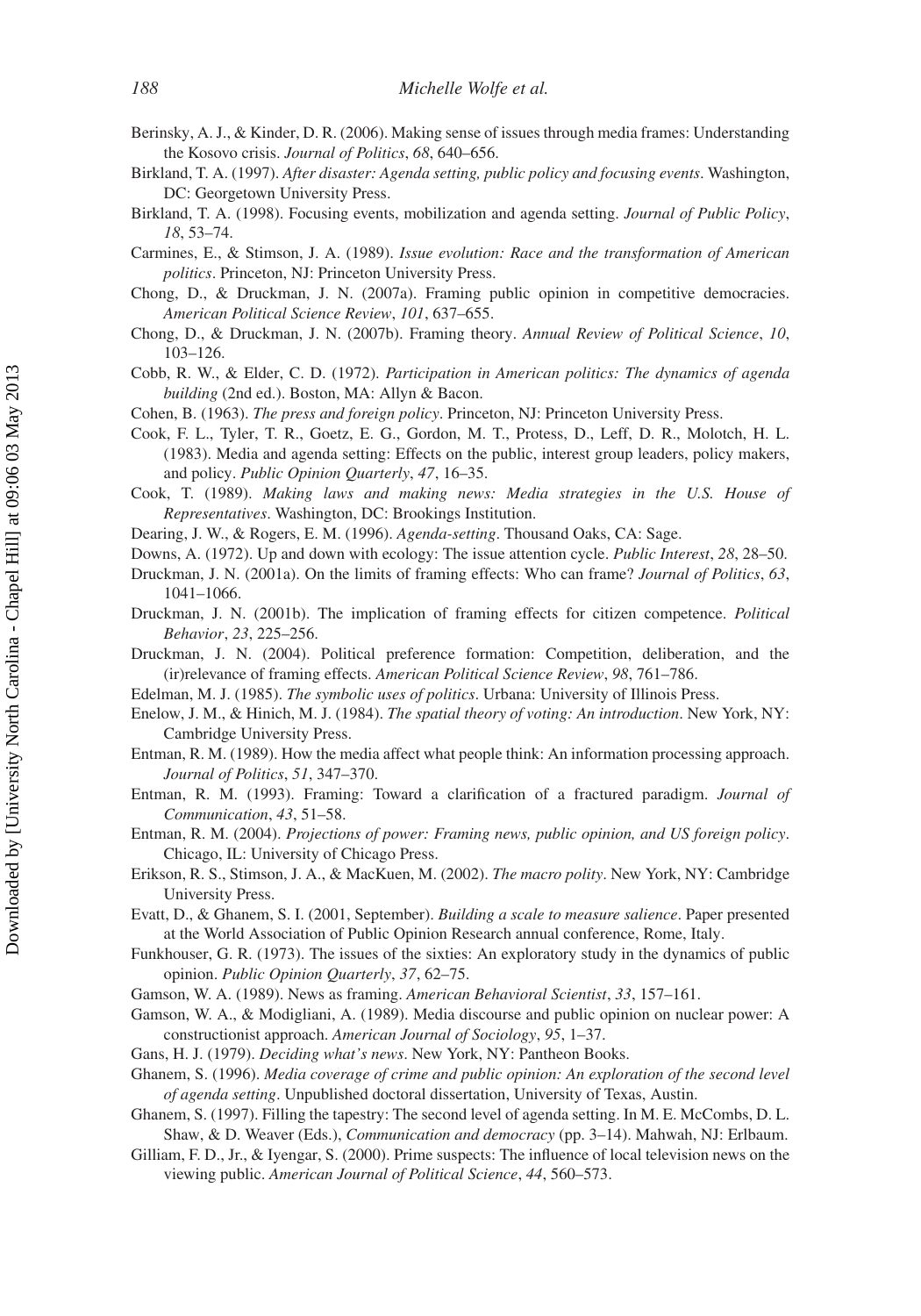- Gilliam, F. D., Jr., Iyengar, S., Simon, A., & Wright, O. (1996). Crime in black and white: The violent, scary world of local television news. *Harvard International Journal of Press/Politics*, *1*, 6–23.
- Gonzenbach, W. J. (1996). *The media, the president, and public opinion: A longitudinal analysis of the drug issue, 1984–1991*. Mahwah, NJ: Erlbaum.
- Green-Pedersen, C., & Mortensen, P. B. (2010). Who sets the agenda and who responds to it in the Danish parliament? A new model of issue competition and agenda setting. *European Journal of Political Research*, *49*, 257–281.
- Green-Pedersen, C., & Wolfe, M. (2009). The institutionalization of environmental attention in the United States and Denmark: Multiple- versus single-venue systems. *Governance*, *22*, 625–646.
- Hilgartner, S., & Bosk, C. L. (1988). The rise and fall of social problems: A public arenas model. *American Journal of Sociology*, *94*, 53–78.
- Iyengar, S. (1991). *Is anyone responsible? How television frames political issues*. Chicago, IL: University of Chicago Press.
- Iyengar, S., & Kinder, D. L. (1987). *News that matters: Television and American opinion*. Chicago, IL: University of Chicago Press.
- Iynengar, S., & Simon, A. (1993). News coverage of the Gulf crisis and public opinion: A study of agenda setting, priming, and framing. *Communication Research*, *20*, 365–383.
- Jacobs, L. R., & Shapiro, R. Y. (2000). *Politicians don't pander: Political manipulation and the loss of democratic responsiveness*. Chicago, IL: University of Chicago Press.
- Jones, B. D. (1994a). A change of mind or a change of focus? A theory of choice reversals in politics. *Journal of Public Administration Research and Theory*, *4*, 141–177.
- Jones, B. D. (1994b). *Reconceiving decision making in democratic politics: Attention, choice, and public policy*. Chicago, IL: University of Chicago Press.
- Jones, B. D. (2001). *Politics and the architecture of choice: Bounded rationality and governance*. Chicago, IL: University of Chicago Press.
- Jones, B. D., & Baumgartner, F. R. (2005). *Politics of attention: How government prioritizes problems*. Chicago, IL: University of Chicago Press.
- Jones, B. D., Baumgartner, F. R., Breunig, C., Wlezien, C., Soroka, S. N., Foucault, M., *...* Walgrave, S. (2009). A general empirical law of public budgets. *American Journal of Political Science*, *53*, 855–873.
- Jones, B. D., Sulkin, T., & Larsen, H. A. (2003). Policy punctuations in American political institutions. *American Political Science Review*, *97*, 151–169.
- Jones, B. D., & Wolfe, M. (2010). Public policy and the mass media: An information processing approach. In S. Koch-Baumgarten & K. Voltmer (Eds.), *Public policy and the media: The interplay of mass communication and political decision making* (pp. 17–43). New York, NY: Routledge.
- Kernell, S. (1986). *Going public: New strategies of presidential leadership*. Washington, DC: CQ Press.
- Kinder, D. (2007). Curmudgeonly advice. *Journal of Communication*, *57*, 155–162.
- Kingdon, J. W. (1984). *Agendas, alternatives, and public policies*. Boston, MA: Little, Brown.
- Klapper, J. T. (1960). *The effects of mass communication*. Glencoe, IL: Free Press.
- Krosnick, J. A., & Kinder, D. R. (1990). Altering the foundations of support for the president through priming. *American Political Science Review*, *84*, 497–512.
- Kuklinski, J. H., Quirk, P. J., Jerit, J., Schweider, D., & Rich, R. F. (2000). Misinformation and the currency of democratic citizenship. *Journal of Politics*, *62*, 790–816.
- Kunda, Z. (1990). The case for motivated reasoning. *Psychological Bulletin*, *108*, 480–498.
- Lawrence, R. G. (2000). *The politics of force*. Berkeley: University of California Press.
- Lawrence, R. G. (2001). Defining events: Problem definition in the media arena. In R. Hart & B. Sparrow (Eds.), *Politics, discourse and American society* (pp. 91–110). Lanham, MD: Rowman & Littlefield.
- Lazarsfeld, P. F., Berelson, B., & Gaudet, H. (1944). *The people's choice: How the voter makes up his mind in a presidential campaign*. New York, NY: Duell, Sloan, & Pearce.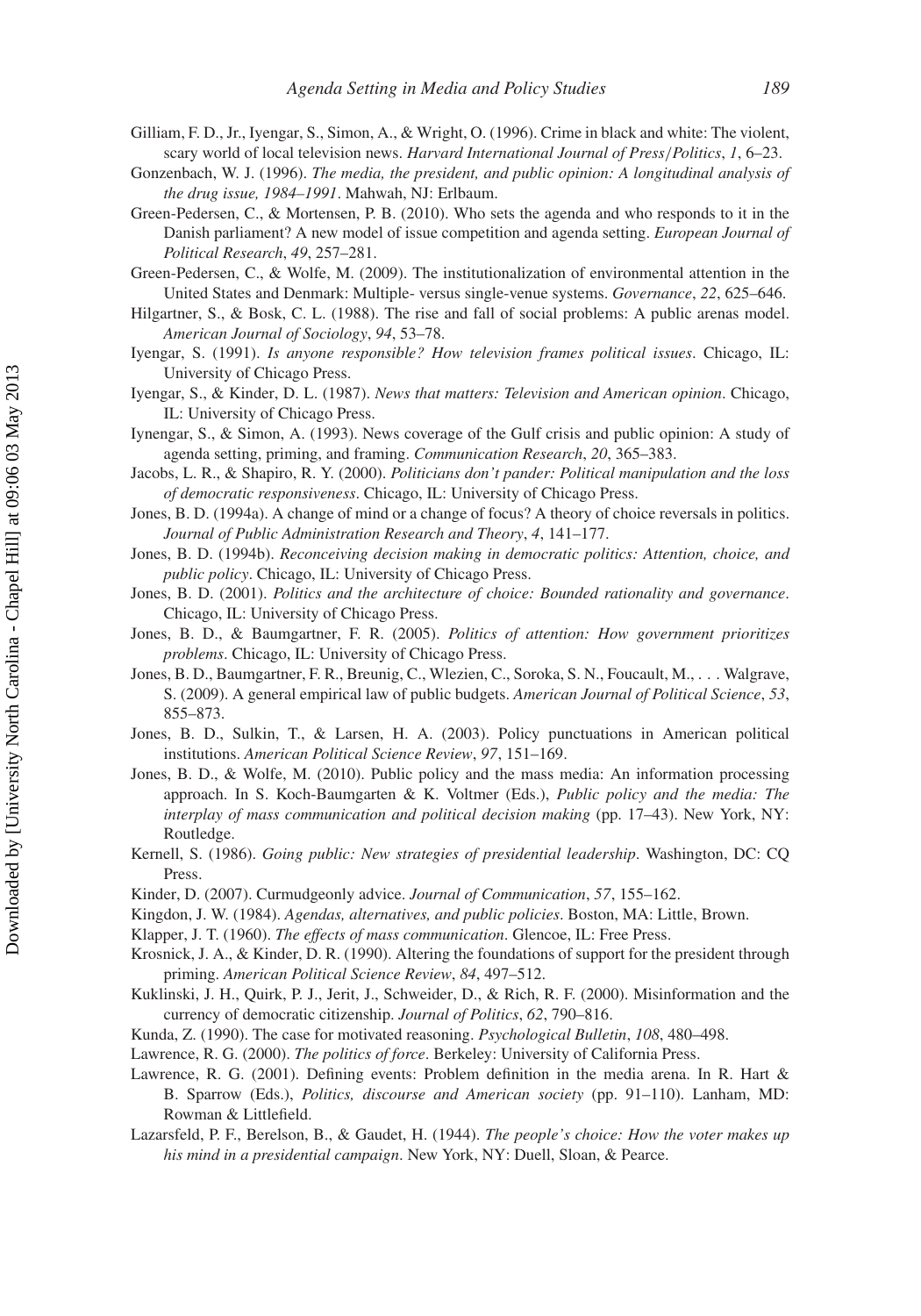- Lee, J. K. (2009). *Incidental exposure to news: Limiting fragmentation in the new media environment*. Unpublished doctoral dissertation, University of Texas, Austin.
- Lee, J. K., & McCombs, M. E. (in press). Mapping the psychology of agenda setting. In E. Scharrer (Ed.), *Media effects/media psychology*. Oxford, England: Blackwell.

Linsky, M. (1986). *Impact: How the press affects federal policymaking*. New York, NY: Norton.

- Lodge, M., & Taber, C. S. (2000). Three steps toward a theory of motivated political reasoning. In A. Lupia, M. D. McCubbins, & S. L. Popkin (Eds.), *Elements of reason: Understanding and expanding the limits of political rationality* (pp. 183–213). London, England: Cambridge University Press.
- Lord, C. G., Ross, L., & Lepper, M. R. (1979). Biased assimilation and attitude polarization: The effects of prior theories on subsequently considered evidence. *Journal of Personality and Social Psychology*, *37*, 2098–2109.
- Manheim, J. (1991). *All the people, all the time: Strategic communication and American politics*. Armonk, NY: M. E. Sharpe.
- Manheim, J. (1994). *Strategic public diplomacy and American foreign policy: The evolution of influence*. New York, NY: Oxford University Press.
- Matthes, J. (2008). Need for orientation as a predictor of agenda-setting effects: Causal evidence from a two-wave panel study. *International Journal of Public Opinion Research*, *20*, 440–453.
- May, P. J., Workman, S., & Jones, B. D. (2008). Organizing attention: Responses of the bureacracy to agenda disruption. *Journal of Public Administration Research and Theory*, *18*, 517–541.
- McCombs, M. E. (1993). The evoluation of agenda-setting research: Twenty-five years in the marketplace of ideas. *Journal of Communication*, *43*, 58–67.
- McCombs, M. (1999). Personal involvement with the issues of the public agenda. *International Journal of Public Opinion Research*, *11*, 152–168.
- McCombs, M. E. (2004). *Setting the agenda: The mass media and public opinion*. Malden, MA: Blackwell.
- McCombs, M. E. & Ghanem, S. I. (2001). The convergence of agenda setting and framing. In S. D. Reese, O. H. Gandy, Jr., & A. E. Grant (Eds.), *Framing public life: Perspectives on media and our understanding of the social world* (pp. 67–83). Mahwah, NJ: Erlbaum.
- McCombs, M. E., Lopez-Escobar, E., & Llamas, J. P. (2000). Setting the agenda of attributes in the 1996 general election. *Journal of Communication*, *50*, 77–92.
- McCombs, M. E., & Shaw, D. L. (1972). The agenda-setting function of mass media. *Public Opinion Quarterly*, *36*, 176–197.
- McCombs, M., Shaw, D. L., & Weaver, D. (1997). *Communication and democracy: Exploring the intellectual frontiers of agenda-setting theory*. Mahwah, NJ: Erlbaum.
- McCombs, M. E., & Weaver, D. H. (1985). Towards a merger of gratifications and agenda setting research. In K. E. Rosengren, L. A. Wenner, & P. P. Palgreen (Eds.), *Handbook of political communication* (pp. 95–108). Newbury Park, CA: Sage.
- McGuire, W. (1989). Theoretical foundations of campaigns. In R. E. Rice & C. K. Atkin (Eds.), *Public communication campaigns* (2nd ed, pp. 43–65). Newbury Park, CA: Sage.
- Miller, W. E., & Stokes, D. E. (1963). Constituency influence in Congress. *American Political Science Review*, *57*, 45–56.
- Molotch, H., & Lester, M. (1974). News as purposive behavior: On the strategic use of routine events, accidents and scandals. *American Sociological Review*, *39*, 101–112.
- Nelson, B. J. (1986). *Making an issue of child abuse: Political agenda setting for social problems*. Chicago, IL: University of Chicago Press.
- Nelson, T. E., Clawson, R. A., & Oxley, Z. M. (1997). Media framing of a civil liberties conflict and its effect on tolerance. *American Political Science Review*, *91*, 567–583.
- Nelson, T. E., Oxley, Z. M., & Clawson, R. A. (1997). Toward a psychology of framing effects. *Political Behavior*, *19*, 221–246.

Lippman, W. (1922). *Public opinion*. New York, NY: Macmillan.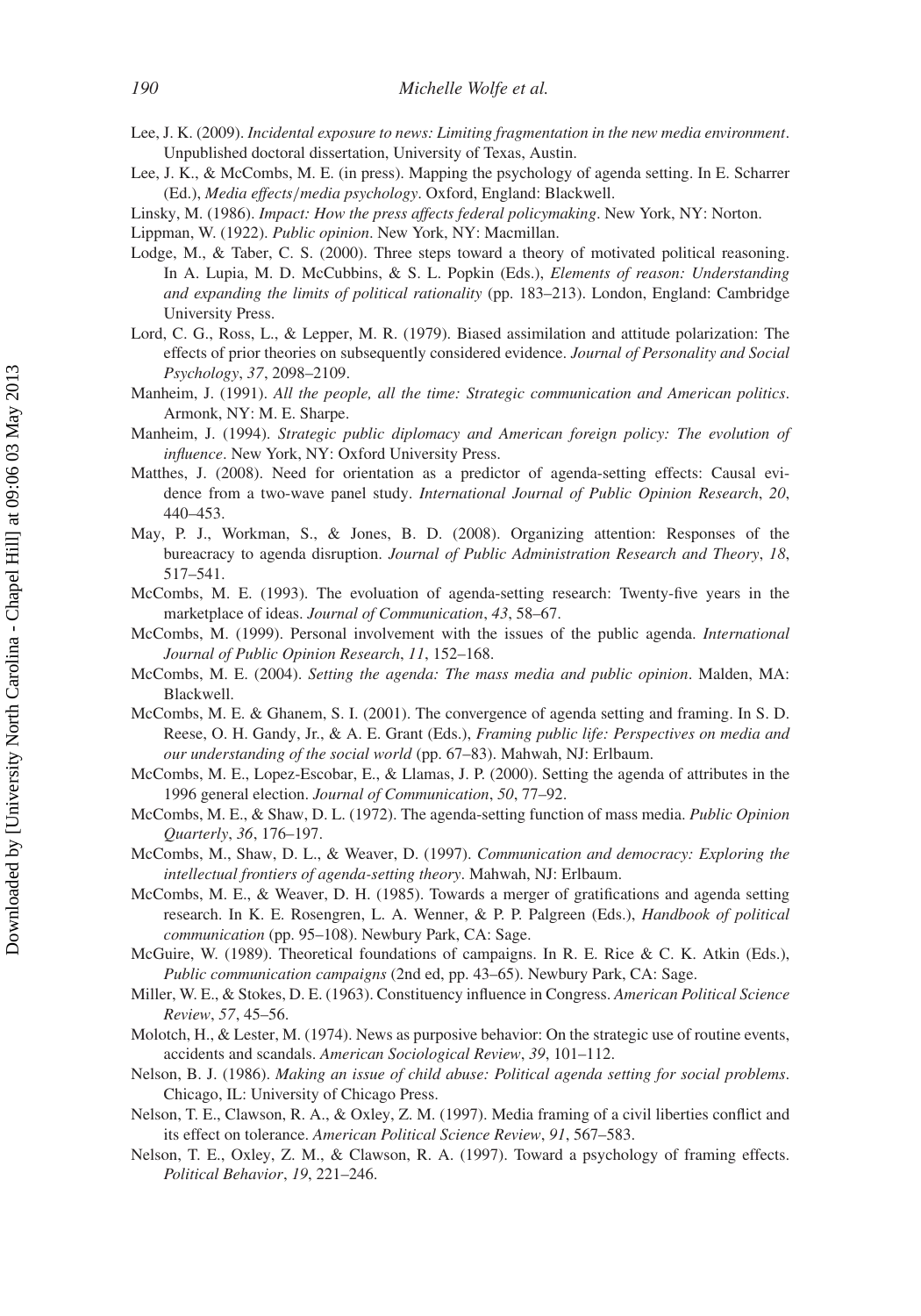Newell, A., & Simon, H. A. (1972). *Human problem solving*. Englewood Cliffs, NJ: Prentice Hall.

- Pralle, S. (2003). Venue shopping, political stategy and policy change: The internationalization of Canadian forest advocacy. *Journal of Public Policy*, *23*, 233–260.
- Pralle, S. (2006). The "mouse that roared": Agenda setting in Canadian pesticides politics. *Policy Studies Journal*, *34*, 171–194.
- Protess, D. L., Cook, F. L., Curtin, T. R., Gordon, M. T., Leff, D. R., McCombs, M. E., & Miller, P. (1987). The impact of investigative reporting on public opinion and policymaking targeting toxic waste. *Public Opinion Quarterly*, *51*, 166–185.

Redford, E. (1969). *Democracy in the administrative state*. New York, NY: Oxford University Press.

- Riker, W. H. (1986). *The art of political manipulation*. New Haven, CT: Yale University Press.
- Rochefort, D. A., & Cobb, R. W. (1993). Problem definition, agenda access and policy choice. *Policy Studies Journal*, *21*, 56–72.
- Rochefort, D. A. & Cobb, R. W. (1994). *The politics of problem definition: Shaping the policy agenda*. Lawrence: University Press of Kansas.
- Sabatier, P. A., & Jenkins-Smith, H. C. (Eds.) (1993). *Policy change and learning: An advocacy coalition approach*. Boulder, CO: Westview Press.
- Schattschneider, E. E. (1960). *The semisovereign people; a realist's view of democracy in America*. New York, NY: Holt, Rinehart & Winston.
- Scheafer, T. (2007). How to evaluate it: The role of story-evaluative tone in agenda setting and priming. *Journal of Communication*, *57*, 21–39.
- Scheufele, D. A. (2000). Agenda-setting, priming, and framing revisited: Another look at cognitive effects of political communication. *Mass Communication and Society*, *3*, 297–316.
- Scheufele, D. A., & Tewksbury, D. (2007). Framing, agenda setting, and priming: The evolution of three media effects models. *Journal of Communication*, *57*, 9–20.
- Schneider, A., & Ingram, H. (1993). Social construction of target populations: Implications for politics and policy. *American Political Science Review*, *87*, 334–347.
- Sellers, P. (2010). *Cycles of spin: Strategic communication in the U.S. Congress*. New York, NY: Cambridge University Press.
- Shaw, D. L., & McCombs, M. E. (Eds.) (1977). *The emergence of American political issues*. St. Paul, MN: West.
- Sigal, L. (1973). *Reporters and officials: The organization and politics of newsmaking*. Lexington, MA: D.C. Heath.
- Soroka, S. N. (2002). *Agenda-setting dynamics in Canada*. Vancouver, British Columbia, Canada: University of British Columbia Press.
- Soroka, S. N., & Wlezien, C. (2010). *Degrees of democracy: Politics, public opinion, and policy*. New York, NY: Cambridge University Press.
- Stimson, J. A., MacKuen, M. B., & Erikson, R. S. (1995). Dynamic representation. *American Political Science Review*, *89*, 543–565.
- Stone, D. (1989). Causal stories and the formation of policy agendas. *Political Science Quarterly*, *104*, 281–300.
- Stone, D. (2002). *Policy paradox and political reason: The art of political decision making* (2nd ed.). New York, NY: Norton.
- Taber, C. S., & Lodge, M. (2006). Motivated skepticism in the evaluation of political beliefs. *American Journal of Political Science*, *50*, 755–769.
- True, J. L., Jones, B. J., & Baumgartner, F. R. (2007). Punctuated-equilibrium theory: Explaining stability and change in public policymaking. In P. A. Sabatier (Ed.), *Theories of the policy process* (2nd ed., pp. 155–188). Boulder, CO: Westview Press.
- Walgrave, S., Lefevere, J., & Nuytemans, M. (2009). Issue ownership stability and change: How political parties claim and maintain issues through media appearances. *Political Communication*, *26*, 153–172.
- Walker, J. L. (1977). Setting the agenda in the U.S. Senate: A theory of problem selection. *British Journal of Political Science*, *7*, 423–445.